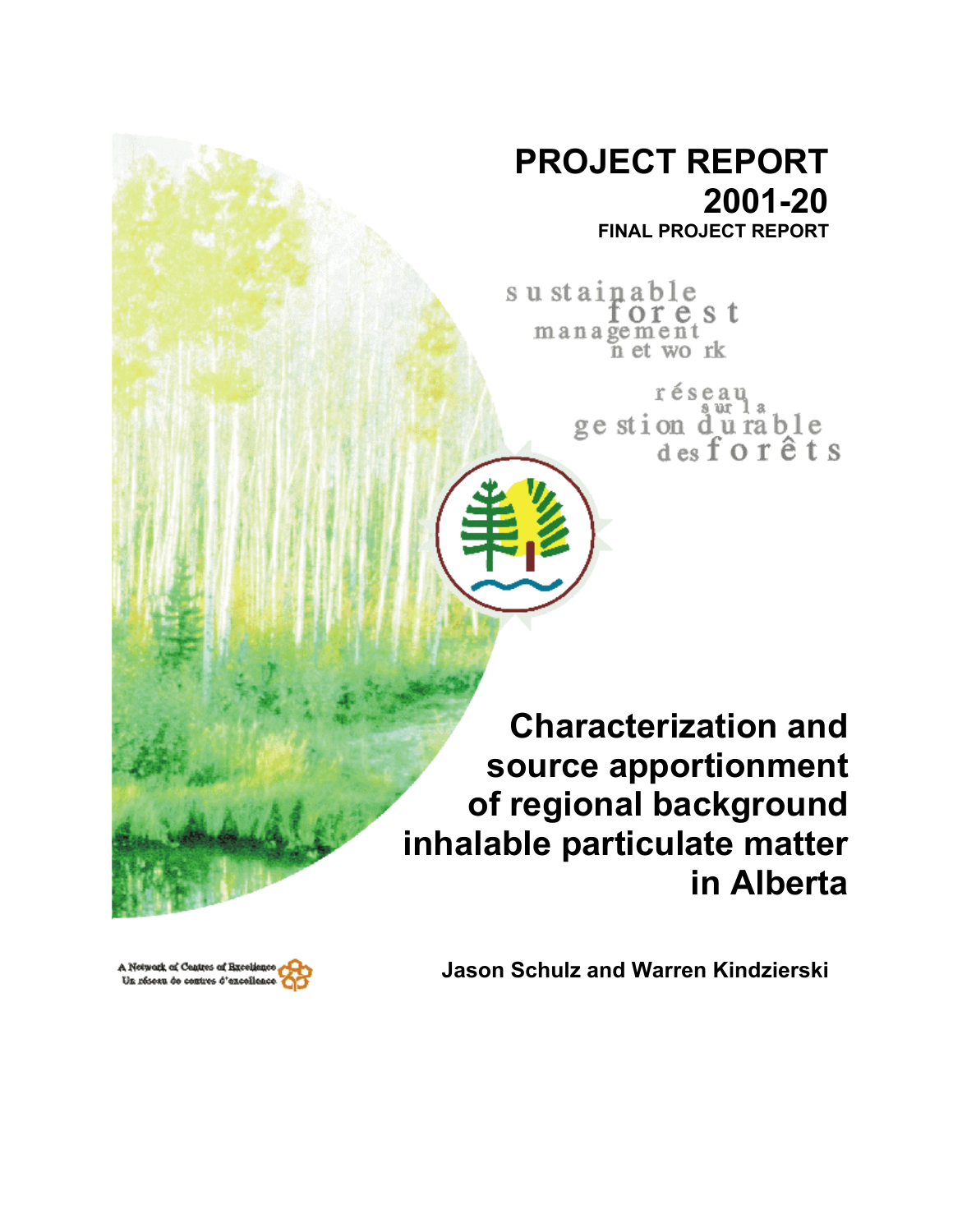For copies of this or other SFM publications contact:

Sustainable Forest Management Network G208 Biological Sciences Building University of Alberta Edmonton, Alberta, T6G 2E9 Ph: (780) 492 6659 Fax: (780) 492 8160 http://www.ualberta.ca/sfm

ISBN 1-55261-130-2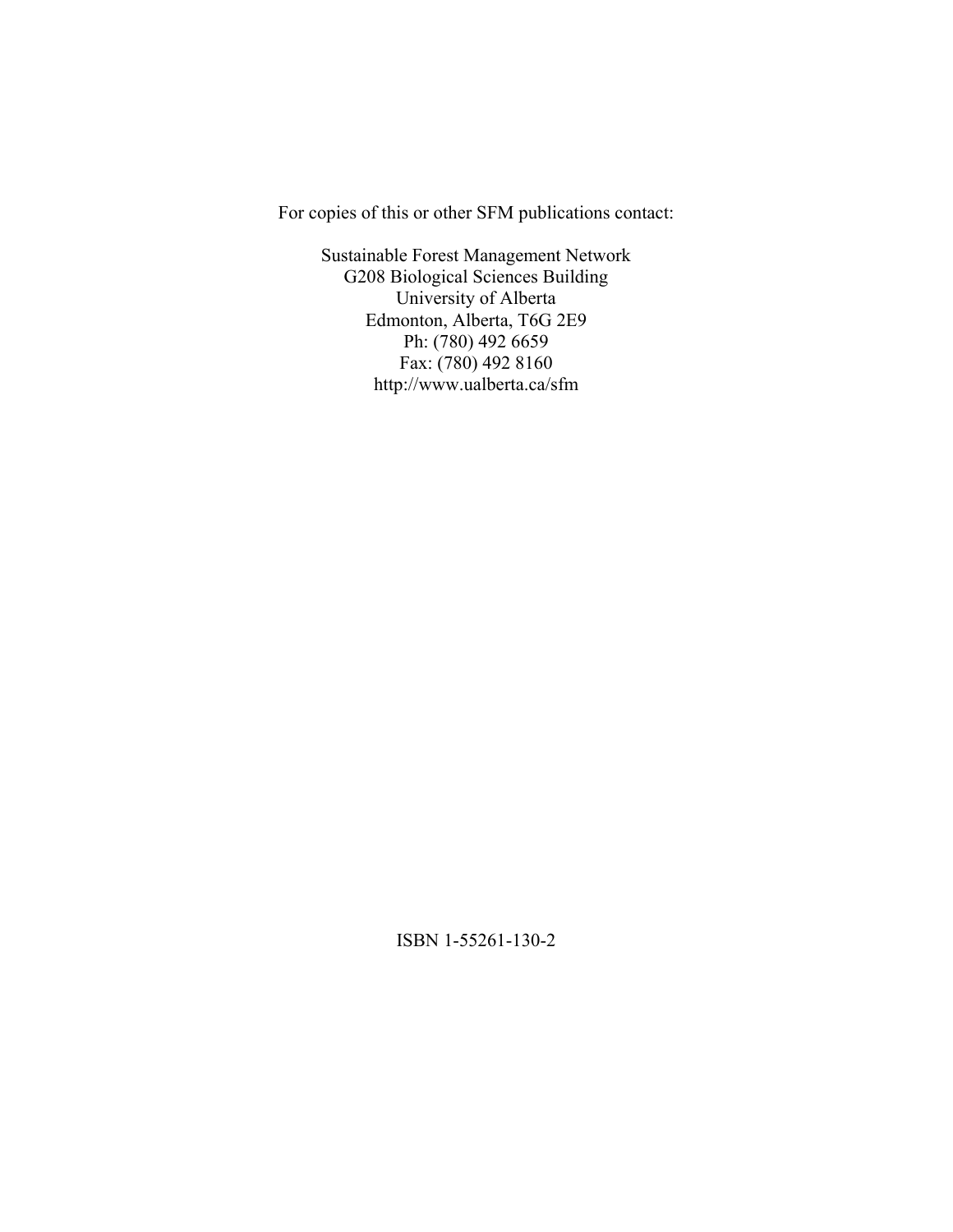# **Characterization and Source Apportionment of Regional Background Inhalable Particulate Matter in Alberta**

**SFM Network Project: Analysis of Particulate Matter Loading in Community Ambient Air** 

by

**Jason Schulz**

**and** 

**Dr. Warren Kindzierski** 

Department of Civil and Environmental Engineering University of Alberta, Edmonton, Alberta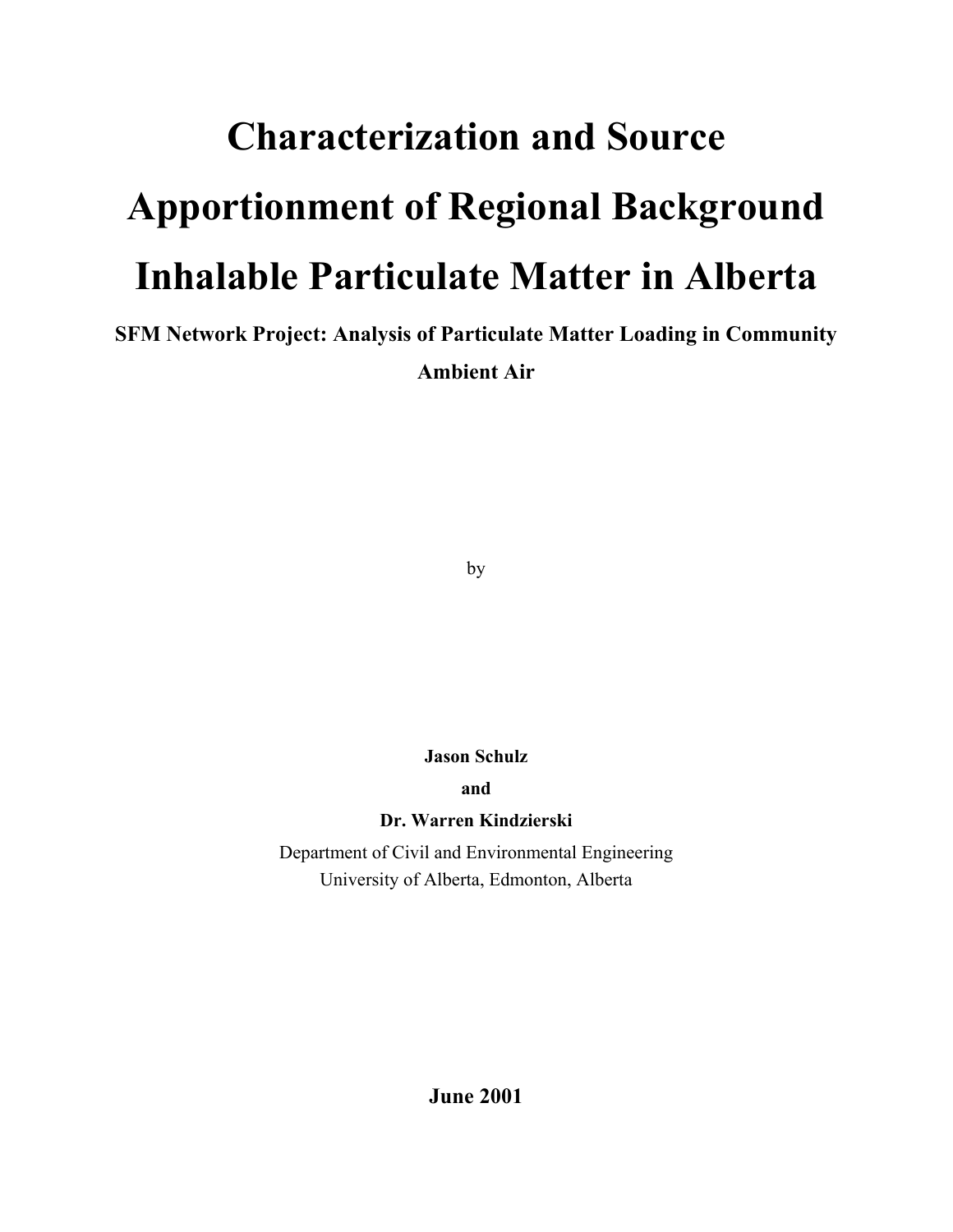# **EXECUTIVE SUMMARY**

This study undertook air sampling, elemental analysis, and source apportionment receptor modeling for ambient particulate matter with an aerodynamic diameter of 10 micrometers or less  $(PM_{10})$  at a representative site in Devon, Alberta over a two-month period (August and October 2000). The goal was to determine the level, chemical composition, and sources of regional background  $PM_{10}$  at this site.

Measurements taken using a Tapered Element Oscillating Microbalance (TEOM) showed that the ambient 1-hour and 24-hour average  $PM_{10}$  levels observed in Devon were low (i.e.  $\leq 20$ )  $\mu$ g/m<sup>3</sup>) for most of both sampling seasons. The mean 1-hour average concentration for the entire sampling period was 13  $\mu$ g/m<sup>3</sup> and the mean 24-hour average concentration for the entire sampling period was 13  $\mu$ g/m<sup>3</sup>. In comparison to other studies, the levels measured in this study were as expected (i.e. similar to other regional background studies, higher than rural remote studies, and lower than rural industrial and urban studies). The 24-hour average concentrations measured over the two sampling seasons were not in violation of the current regulations of other jurisdictions. Samples collected using an Airmetrics Minivolume Portable Survey Sampler (MiniVol) and subsequently analyzed using a Scanning Electron Microscope with Energy Dispersive X-Ray (SEM-EDX) were dominated by lithophilic elements (Si, Ca, Fe, Al, K and Mg) and biological material. However, numerous trace metals were also detected in addition to elements such as S, V and Cl. Receptor modeling utilizing principle component analysis (PCA) apportioned PM10 collected to four main source categories that combined to account for 86% of total variance of the original data set. The largest contribution came from crustal material sources (30%) followed by coal emissions (22%), combustion sources (18%) and regional sulphate  $(15\%)$ .

The results of this study can be used to evaluate existing emission reduction strategies for ambient particulate matter levels, to devise more efficient emission reduction strategies for ambient particulate matter levels for industry and government, and to provide the necessary information for the development of particulate matter guidelines. In general, this study can equip society with an improved foundation upon which to make decisions about managing air quality issues that can have a maximum benefit to society. Better information about the levels, chemical composition, and source contributions to particulate matter in regional background settings can lead to a better basis for managing health, environmental and public welfare impacts of anthropogenic activities.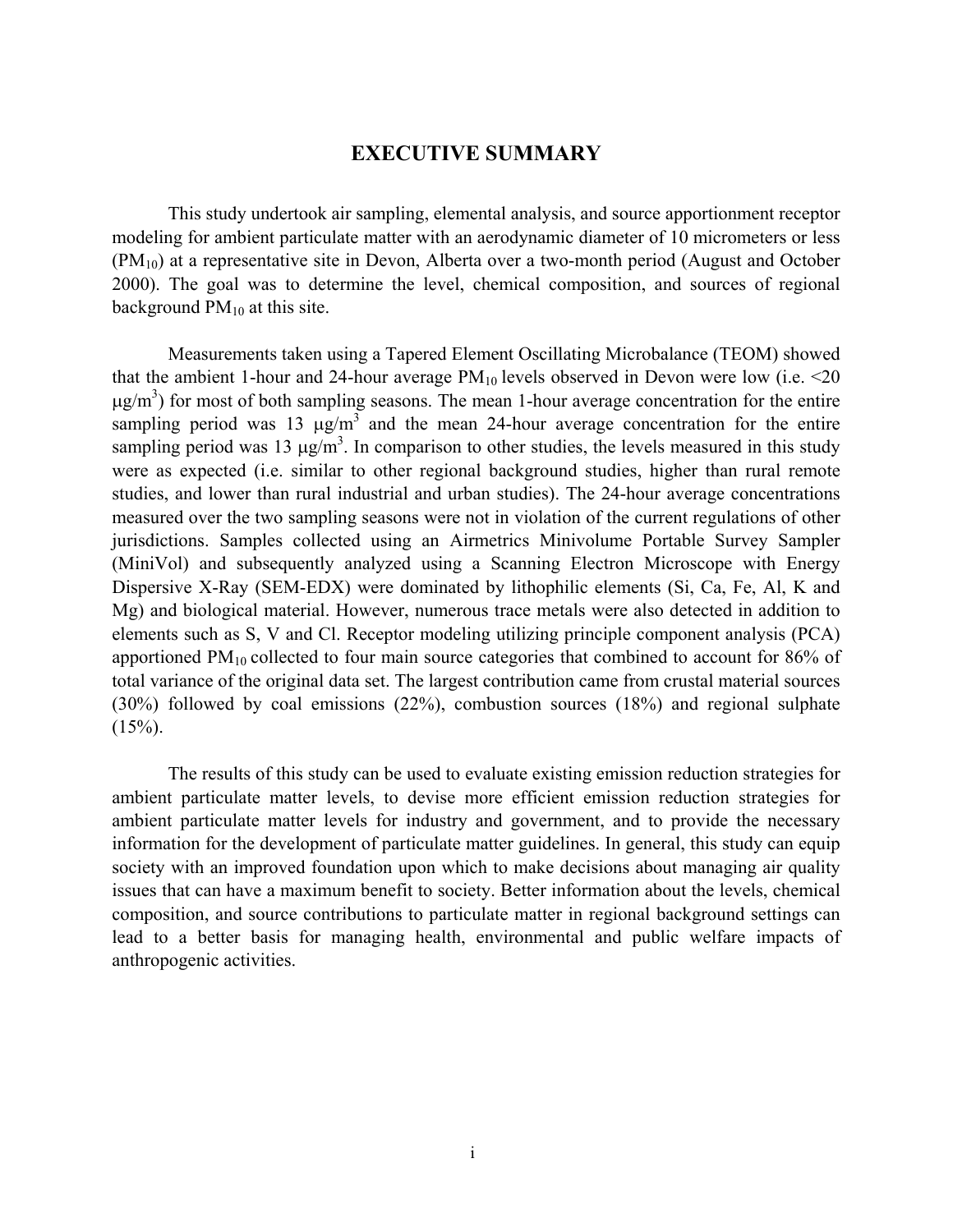# **ACKNOWLEDGMENTS**

This study would not have been made possible without the generous support of the Sustainable Forest Management Network. We are very grateful to Mr. Myron Siemans and family of Devon, Alberta for graciously providing a site where this research could be conducted. We would like to also acknowledge the information and materials provided by the Town of Devon. Finally, a special thanks to Kevin McCullum and George Braybrook of the University of Alberta for imparting invaluable technical insights and assistance.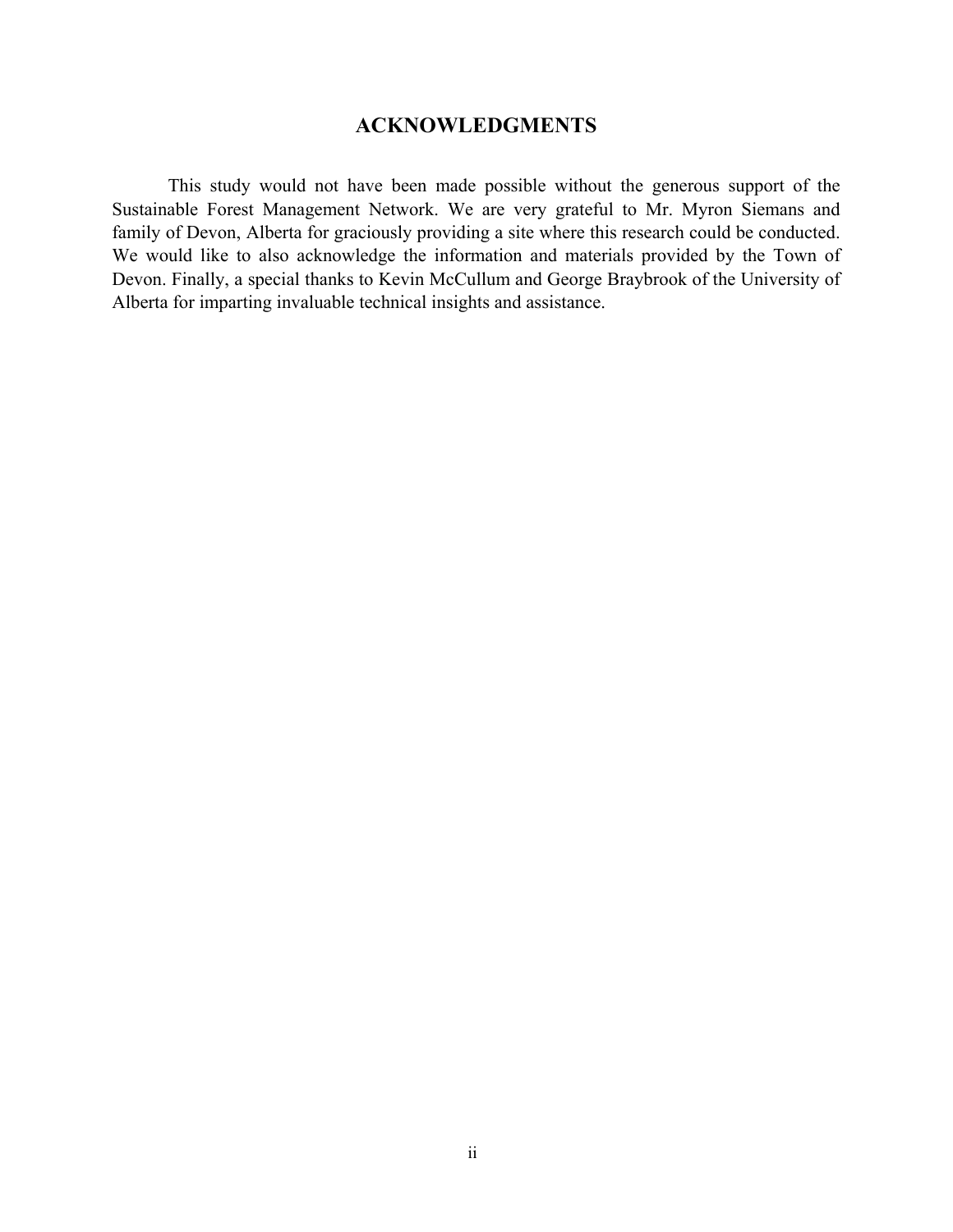# **INTRODUCTION**

#### **Background**

Airborne particulate matter is an environmental contaminant that is unique among air pollutants. Elevated levels of particulate matter are abundantly evident. People do not need to be told there is a problem, they can see and taste it. Particulate matter is a generic term for a broad class of substances of varying size and chemical composition that are transported in the air as discrete solid particles or liquid droplets. The amount, size and chemical composition of particles can differ from location to location and over time, depending on the types of source emissions and atmospheric conditions.

Concern about airborne particulate matter in recent years has been largely driven by epidemiological studies that have reported relatively consistent links between ambient particulate matter levels and adverse health effects (NRC 1998). These and other scientific studies led the United States Environmental Protection Agency to announce revised National Ambient Air Quality Standards (NAAQS) for particulate matter with aerodynamic diameter less than or equal to 10  $\mu$ m (PM<sub>10</sub>) and 2.5  $\mu$ m (PM<sub>2.5</sub>) in July 1997 (U.S. EPA 1997). The Government of Canada, in cooperation with the provincial and territorial governments, followed suit by ratifying a Canada-wide Standard (CWS) for  $PM_{2.5}$  in June 2000 (CCME 2000). In addition, serious consideration is being given to implementing a CWS for  $PM_{10}$  in the future (CCME 2000).

Development of particulate matter control programs by government and industry and evaluation of their effectiveness as new standards and sources are introduced, necessitates an accurate understanding of the chemical and physical properties of particulate matter, its origins, and the contribution of each source to particulate matter levels. This understanding begins with ambient monitoring and sampling programs designed to complement studies of urban air quality with observations of regional background air quality. Without this knowledge it is difficult, if not impossible, to judge how much net impact anthropogenic activities are having on the quality of air we breathe. Regional background particulate matter is generally defined as the distribution of particulate matter concentrations as observed in the absence of local anthropogenic point source emissions, but still under the influence of local open and natural sources and from the long-range transport of anthropogenic particles and precursor gases. Ambient monitoring and sampling programs for regional background areas are necessary for a number of reasons (Munn 1981):

- so that regional background loadings can be subtracted from measured urban and industrial concentrations when pollution models are being validated;
- to separate the effects of long-term changes in emissions from changes in climate; and
- for public relations purposes and to provide citizens with urban-regional air quality comparisons.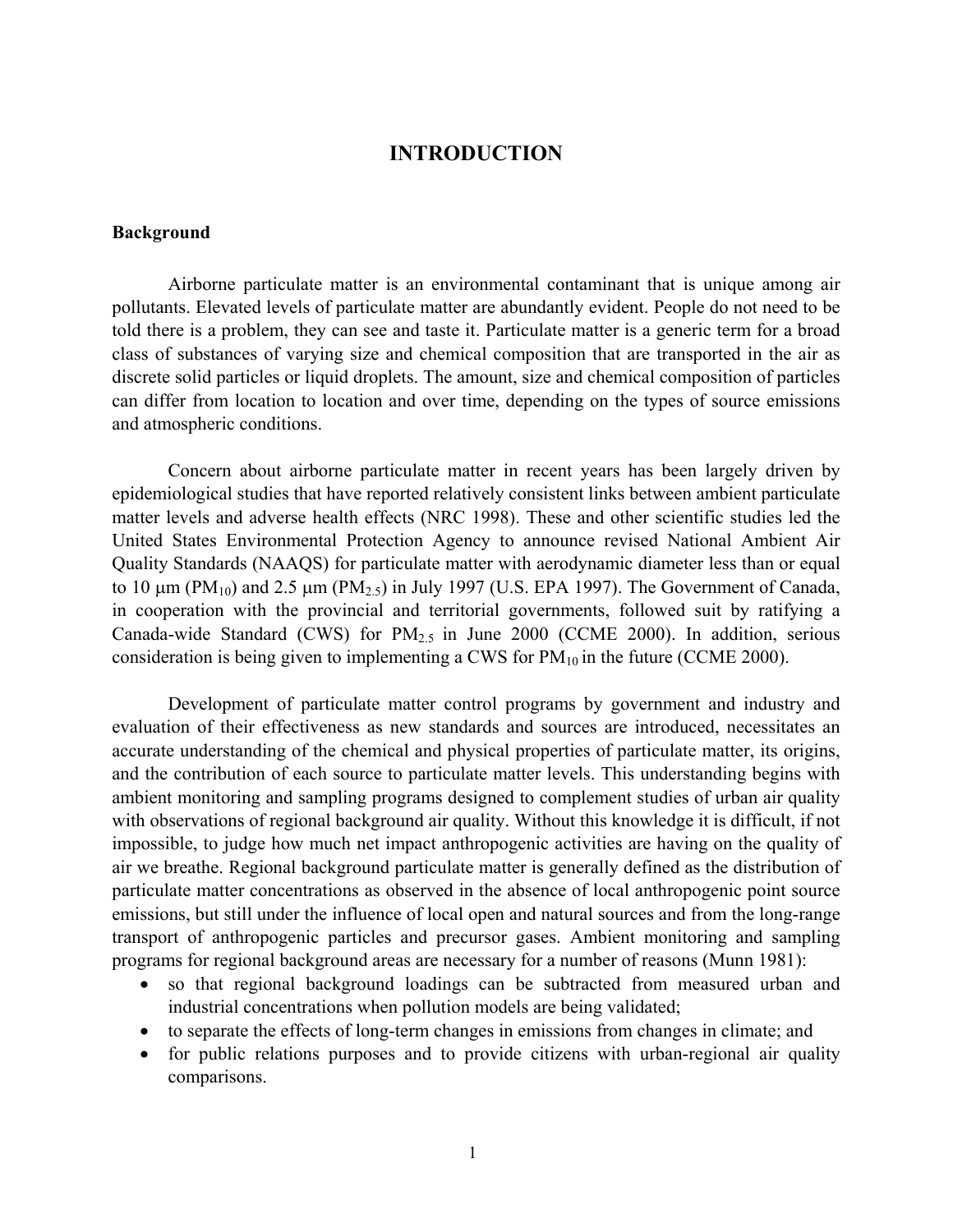Studies concerning levels, chemical composition, and sources of regional background  $PM_{10}$  in the atmosphere have been conspicuously lacking from the literature. One reason for this disparity is that it is becoming increasingly difficult to locate areas that are not under some degree of influence from local anthropogenic point source emissions. However, this does not mean that studies designed and conducted to determine the characteristics and sources of regional background particulate matter should be avoided. Rural sites located near urban areas where the information will be used can provide an adequate estimate of regional background particulate matter characteristics. This includes the measurement and characterization of particulate matter from open sources and from long-range transport of anthropogenic particles and precursor gases in the same geographical region (Munn 1981).

Such studies involving the collection of information regarding regional background  $PM_{10}$ from Alberta are absent and are of prime importance in regional air pollution health effects studies and regulatory assessment. These types of studies are needed in Canada, and especially Alberta, more than ever with the announcement of the previously mentioned CWS for particulate matter (CCME 2000). Among some of the issues the standard addresses are those directly involving regional background particulate matter. The standard states, for example, that "communities for which jurisdictions demonstrate that continued exceedance of the CWS levels is primarily due to…regional particulate matter and that best efforts have been made to reduce contributions to the excess levels from pollution sources within the jurisdiction, will be identified in reporting as "communities influenced by background or natural events" (CCME 2000)." This clause permits a community that is invariably reporting particulate matter levels beyond those allowed due to regional background influences to exceed the standard without penalty. However, "demonstration of background or natural influence is the (sole) responsibility of the affected jurisdiction (CCME 2000)." The trouble is that there are very few studies concerning the characteristics and sources of regional background  $PM_{10}$  in Canada and, until this study, none in Alberta, from which these jurisdictions can draw any conclusions about the influence of regional background particulate matter. Studies concerning the characteristics and sources of regional  $PM_{10}$  in Alberta are, therefore, required to assist communities in determining the impact that pollution is having on their daily lives.

#### **Objectives**

The primary purpose of this study was to establish the regional background level of  $PM_{10}$ in Alberta, characterize its chemical composition, and trace its origins using a receptor-based analysis method. The broad goal was to develop an enhanced foundation of information regarding the characteristics and sources of inhalable particulate matter in a rural community that is without major local anthropogenic point source emissions, but still under the influence of local open and natural sources and from long-range transport of anthropogenic particles and precursor gases. In other words, the goal was to fill a gap in the current literature regarding the characteristics and sources of regional background particulate matter in Alberta. The specific objectives of the study were: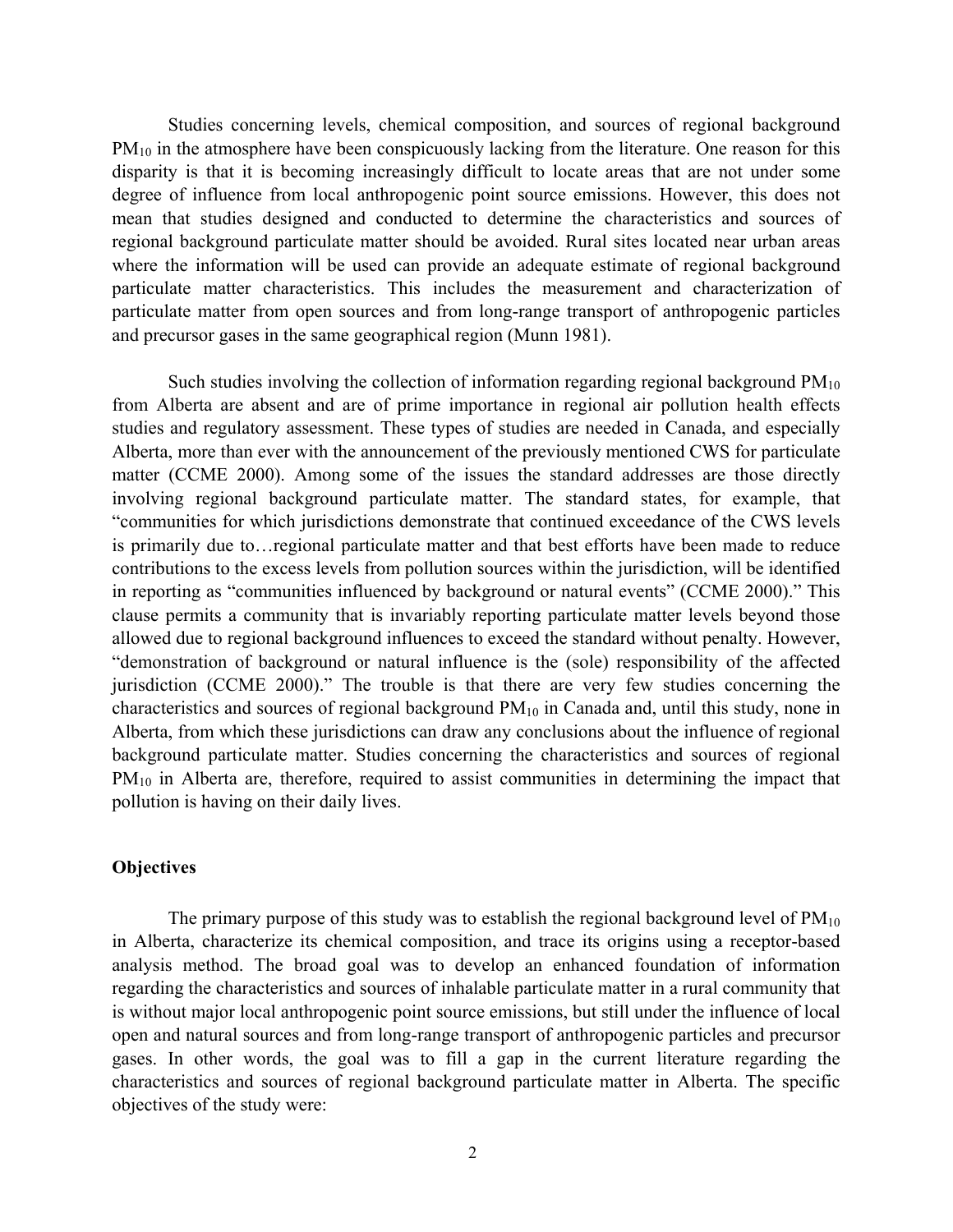- to determine the ambient levels of the  $PM_{10}$  in a regional background community and compare the results with those of similar studies and current regulations; •
- to ascertain the elemental composition of the  $PM_{10}$  in a regional background community; and
- to establish the sources of the  $PM_{10}$  in a regional background community and evaluate their contributions to overall levels.

# **Overview**

The objectives of this study were accomplished by judgmentally selecting a representative site in a rural Albertan community which had minimal local anthropogenic point source emissions of particulate matter, but which was still under the influence of local open and natural sources, in addition to regional source emissions from industrial activities and large urban centers. The community selected was Devon, Alberta (Figure 1). Devon is a small, centrally located rural community with a population of about 5,000. It has no significant local industrial point source emissions of particulate matter, but it has potential open sources such as construction and agricultural activity. It is located approximately 30 km southwest of a large urban center (Edmonton, Alberta) and about 50 km east and southeast of a number of industrial point sources (i.e. coal fired power plants). Due to these characteristics, Devon was an ideal candidate community to execute a study to determine the characteristics and sources of regional background PM<sub>10</sub> in Alberta.



**Figure 1. Location of Devon, Alberta.**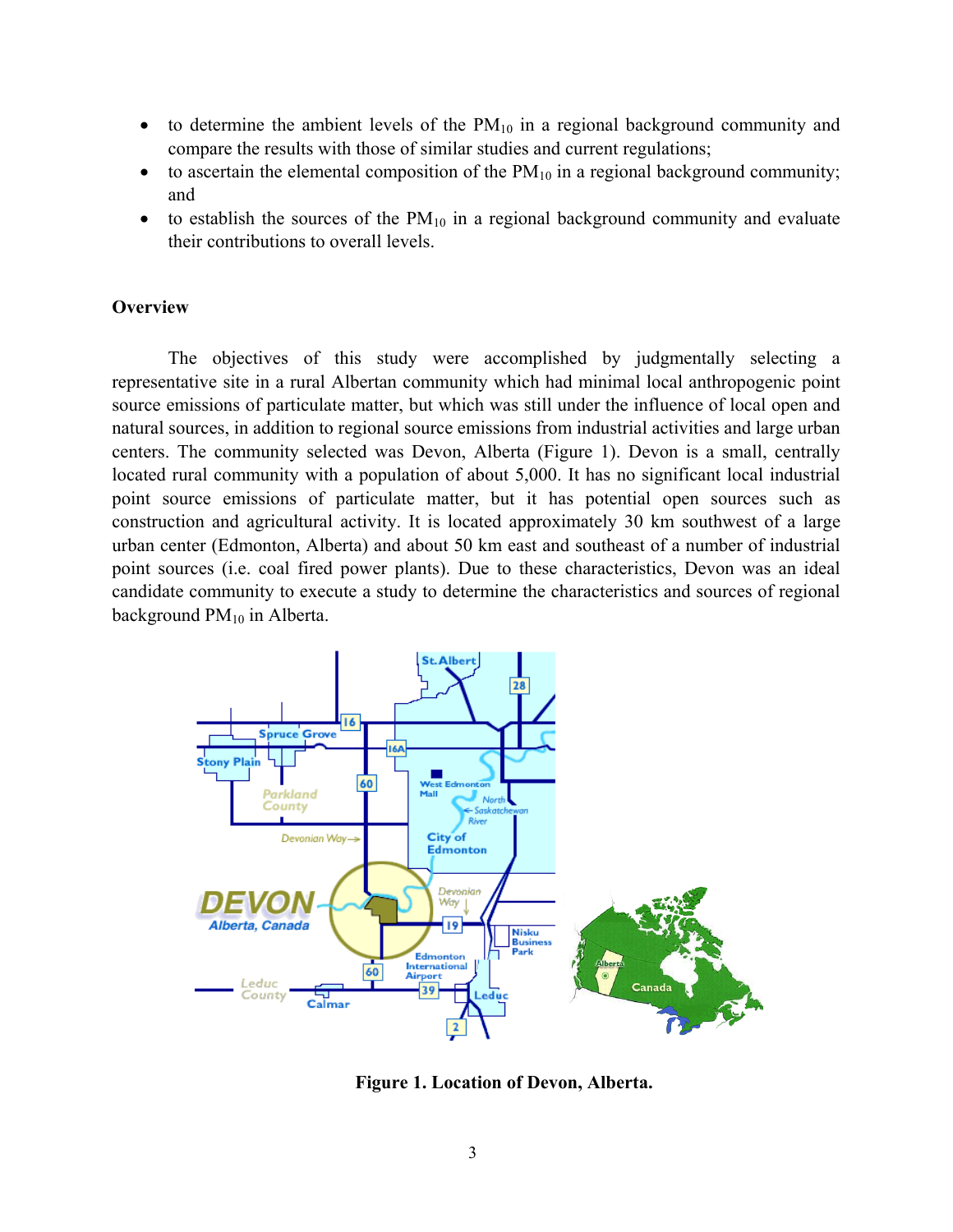Sampling and analysis methods were researched and developed for particulate matter monitoring, laboratory analysis, data analysis, and quality control and quality assessment. A representative location in the community of Devon, Alberta was judgmentally selected based on knowledge of siting requirements, potential sources and prevailing meteorological conditions (Figure 2). An air-sampling and monitoring program was developed which involved two 22-day sampling periods spread over two seasons (August and October of 2000) to account for seasonal, meteorological and human activity variability. A Tapered Element Oscillating Microbalance (TEOM)® Series 1400a ambient PM<sub>10</sub> mass sampler (Rupprecht & Patashnick Co., Inc., Albany, NY, USA 1996) was used to continuously measure  $PM_{10}$  levels, and an Airmetrics Minivolume Portable Air Sampler (MiniVol) $\mathcal{D}$  (Airmetrics 1997) was used to collect 24-hour PM<sub>10</sub> filter samples. Laboratory work involved Scanning Electron Microscopy with Energy Dispersive X-Ray (SEM-EDX) analysis to establish the elemental composition of the  $PM_{10}$  samples (Linton et al. 1980; Casuccio and Janocko 1981; Shaw 1983; Post and Buseck 1984; Saucy et al. 1987; Anderson et al. 1988; Dzubay and Mamane 1989; Hamilton et al. 1995). From the measurements obtained, a receptor model utilizing principle component analysis (PCA) was performed to determine the most likely elemental profiles of the sources (Henry and Hidy 1979; Cooper and Watson 1980; Roscoe et al. 1982; Pace 1985; Thurston and Spengler 1985; Watson 1988; Harrison et al. 1996; Harrison et al. 1997; Biegalski et al. 1998). These elemental profiles were then compared to the results of previous studies, to relevant literature, and to particulate matter databases (including the U.S. Environmental Protection Agency's SPECIATE database (U.S. EPA 1993)) to identify and categorize the most likely sources of  $PM_{10}$  at the receptor location. Quality control and quality assessment plans were developed and strictly followed. Refer to Schulz (2001) for a further explanation of methods, procedures and protocols.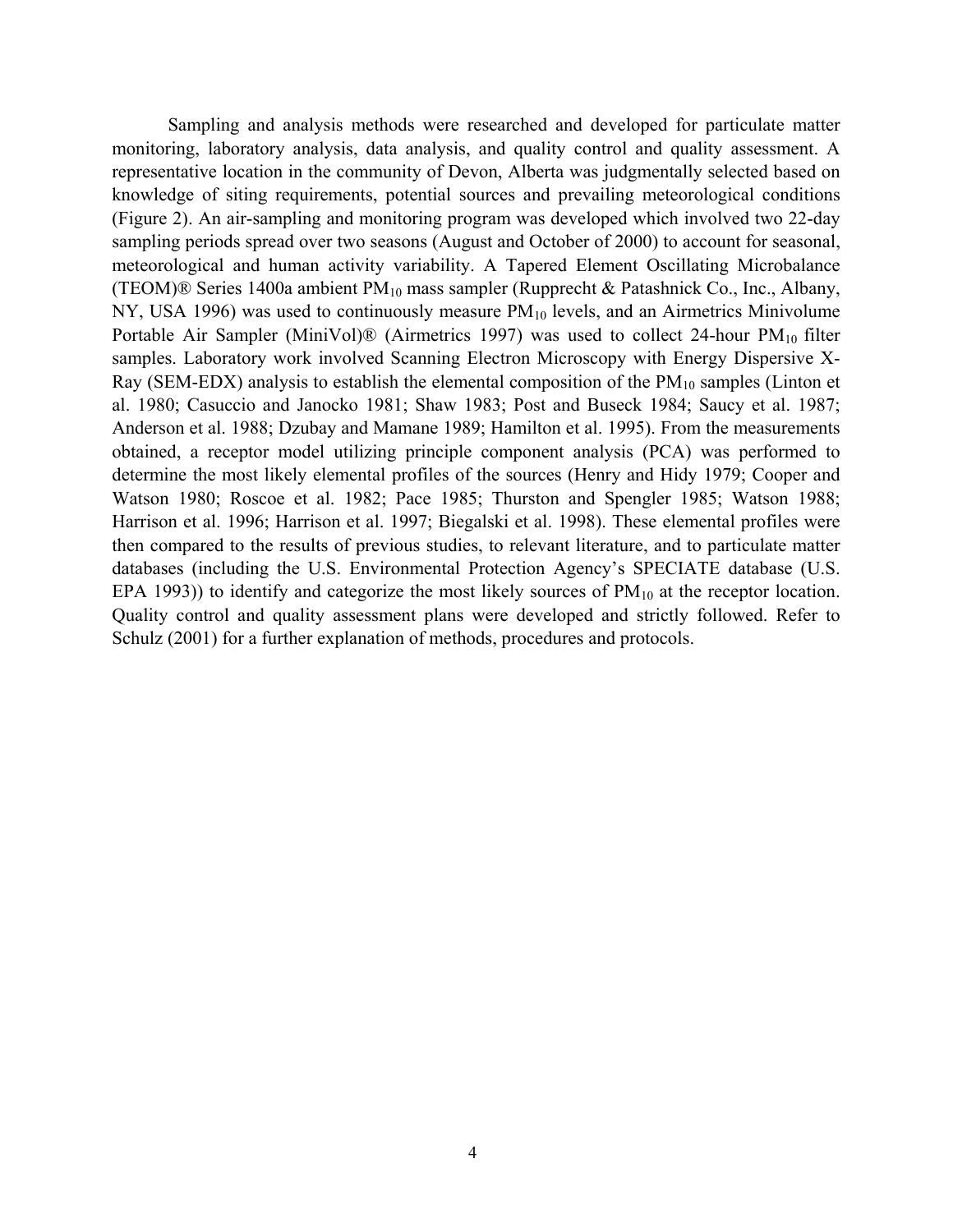

**Figure 2. Overview of sampling site in Devon, Alberta.** 

Note:  $\bigcirc$  indicates the sampling site.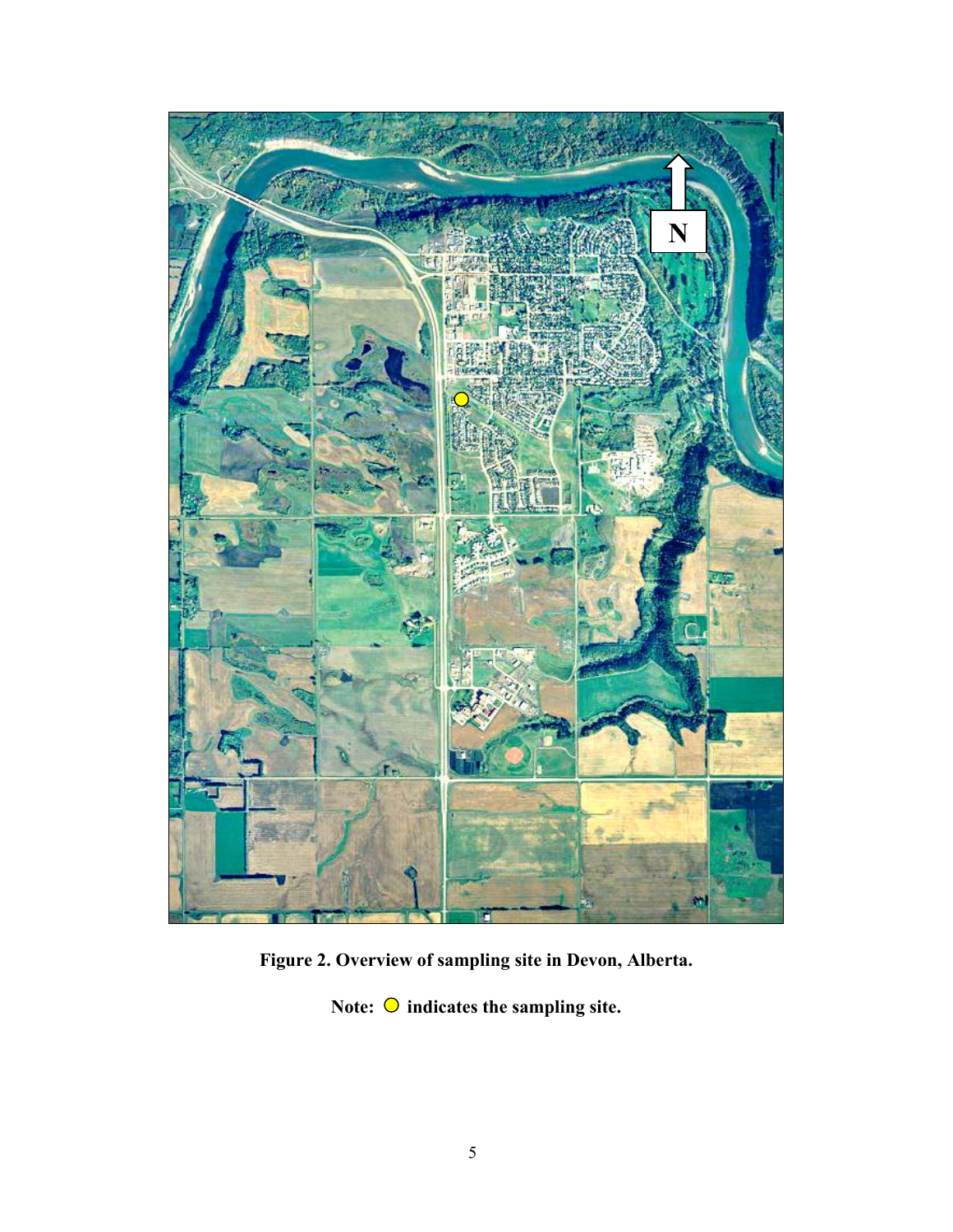## **DATA ANALYSIS**

#### **Particulate Matter Level Results**

#### *Levels*

Continuous ambient air monitoring was performed using a TEOM to measure regional background PM<sub>10</sub> concentrations at a representative location in Devon, Alberta for the periods of August 1 through August 23 and October 3 through October 25 of 2000. A total of twenty-two consecutive days for each month were monitored for a total of forty-four monitoring days. The monitoring adhered to the techniques and protocols outlined in Schulz (2001). Comprehensive data was collected by the TEOM for mass concentration, 30-minute average concentration, 1 hour average concentration, 24-hour average concentration, total mass, temperature and atmospheric pressure for both the August and October monitoring periods. The results for the PM<sub>10</sub> 1-hour average concentrations for August 1 through August 23, 2000 are presented in Figure 3. The results for the  $PM_{10}$  1-hour average concentrations for October 3 through October 25, 2000 are presented in Figure 4. The results for the PM<sub>10</sub> 24-hour average concentrations for August 1 through August 23, 2000 are presented in Figure 5. Finally, the results for the  $PM_{10}$  24hour average concentrations for October 3 through October 25, 2000 are presented in Figure 6.

It was observed that 1-hour average  $PM_{10}$  levels were very low (i.e. <20  $\mu$ g/m<sup>3</sup>) for most of both sampling seasons (Figures 3 and 4). However, a number of peaks did occur on several occasions and there were times of sustained elevated levels (especially during the October sampling season). Depending on local meteorological conditions, short-term fluctuations in  $PM_{10}$ levels at a fixed location (such as the monitoring site in Devon) can generally be attributed to near-field sources and/or atmospheric transport from sources further away under prevailing winds. For instance, the elevated levels observed during the periods of August 18 to August 23, October 11 to October 14, and October 23 to October 25 could most likely be attributed to nearfield sources. Roadwork, construction and lawn maintenance all occurred during these time frames in very close proximity (i.e. <100 m) to the receptor location. Whereas on August 1, August 4, October 8, and October 16, elevated levels of  $PM_{10}$  were due mainly to regional emissions from distant forest fires and prescribed agricultural burning events that were carried to the area by the prevailing winds.

Prolonged durations of low 1-hour average  $PM_{10}$  levels can more than likely be explained by the influences from precipitation events and snow cover, which work to scavenge particles from the atmosphere and to inhibit the re-suspension of particulate material. For example, the low levels observed in the middle of August (i.e. August 11 to August 14) are due mainly to the large amount of precipitation that was detected during this time (Environment Canada 2000). The low levels of  $PM_{10}$  observed for early October (i.e. October 3 to October 7) are explained mainly by the snow cover present during that time (Environment Canada 2000).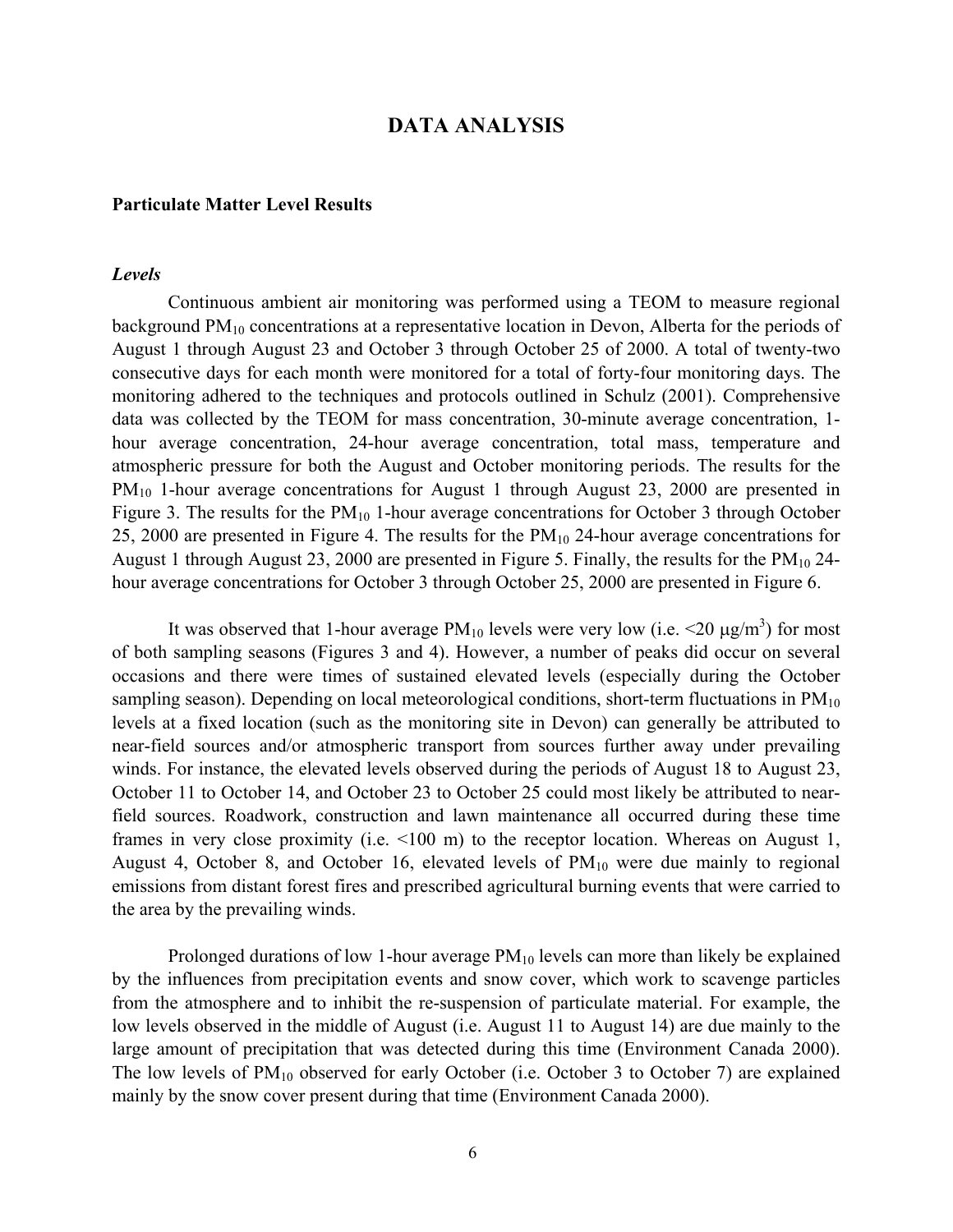

Figure 3. TEOM 1-hour average PM<sub>10</sub> mass concentration air sampling results for Devon, Alberta for August 1, 2000 to **August 23, 2000.**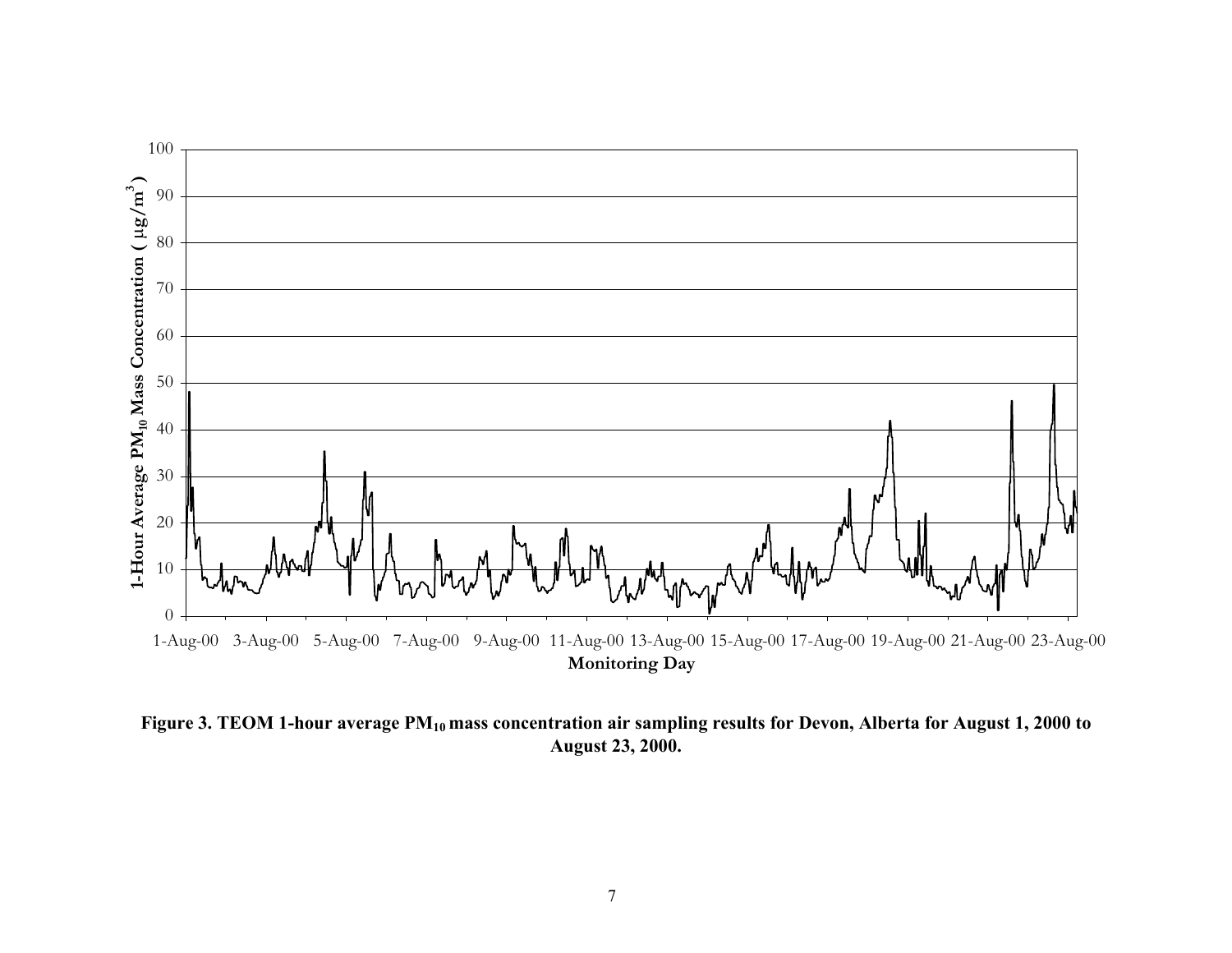

Figure 4. TEOM 1-hour average PM<sub>10</sub> mass concentration air sampling results for Devon, Alberta for October 3, 2000 to **October 25, 2000.**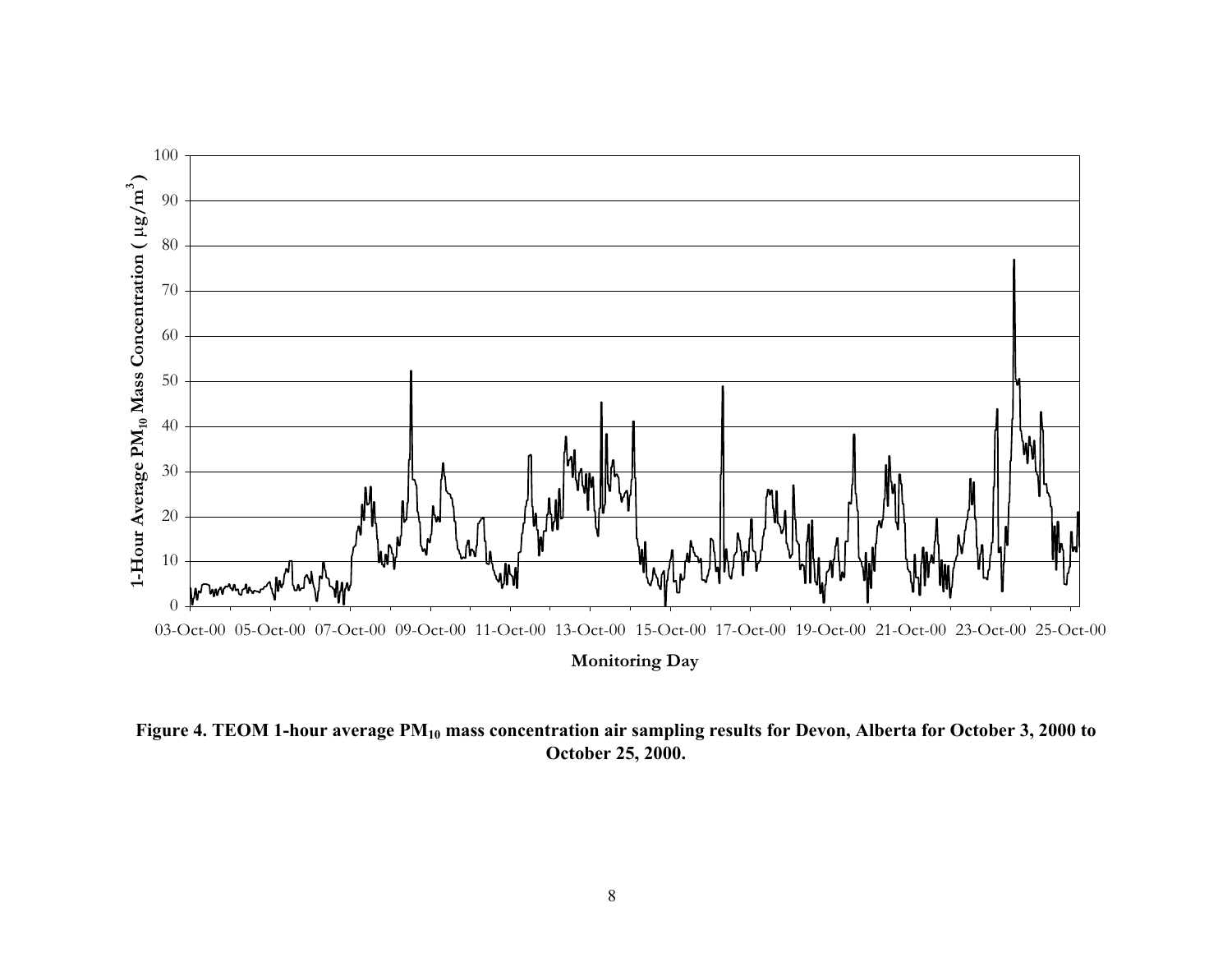

Figure 5. TEOM 24-hour average PM<sub>10</sub> mass concentration air sampling results for Devon, Alberta for August 2, 2000 to **August 23, 2000.**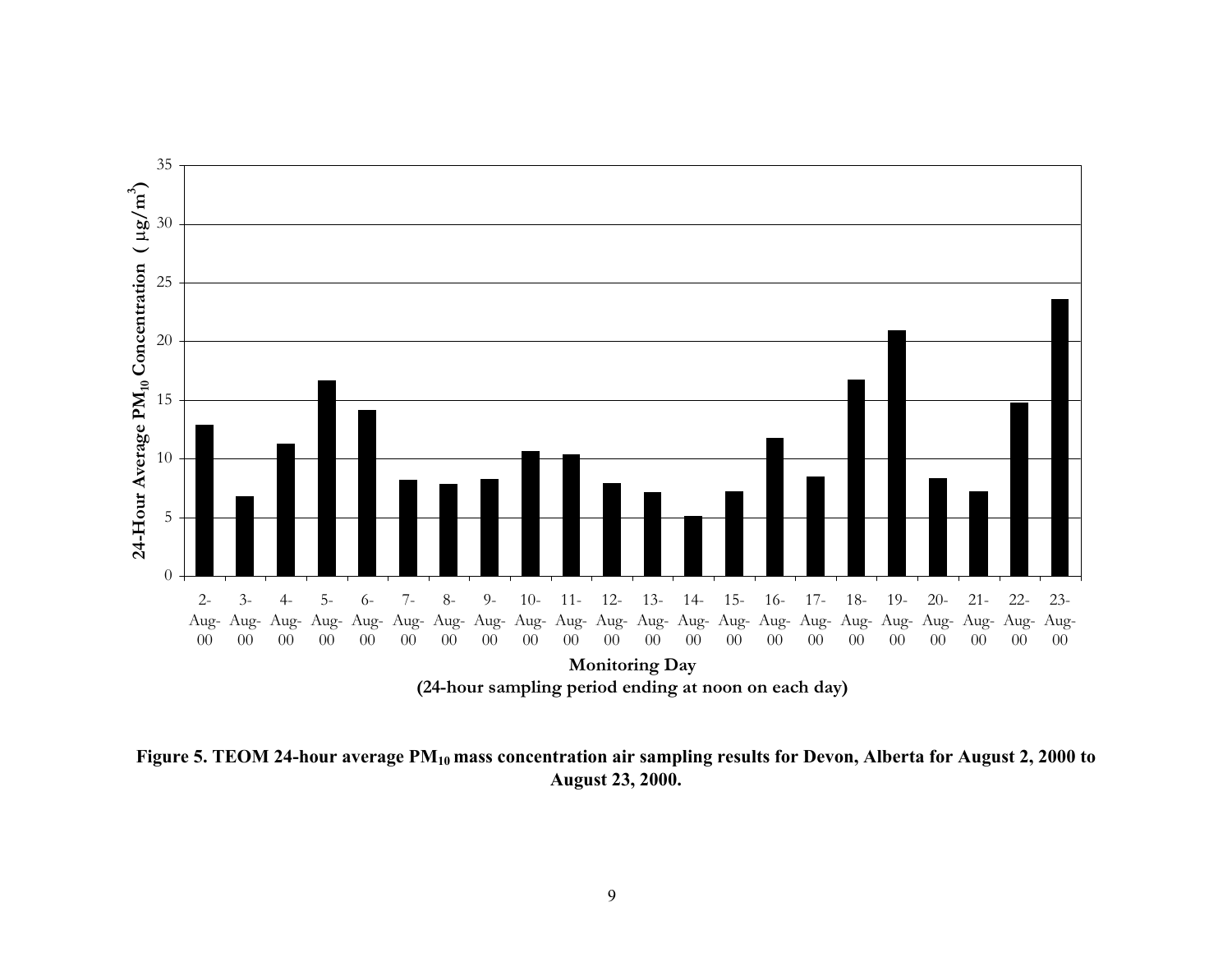

Figure 6. TEOM 24-hour average PM<sub>10</sub> mass concentration air sampling results for Devon, Alberta for **October 4, 2000 to October 25, 2000**.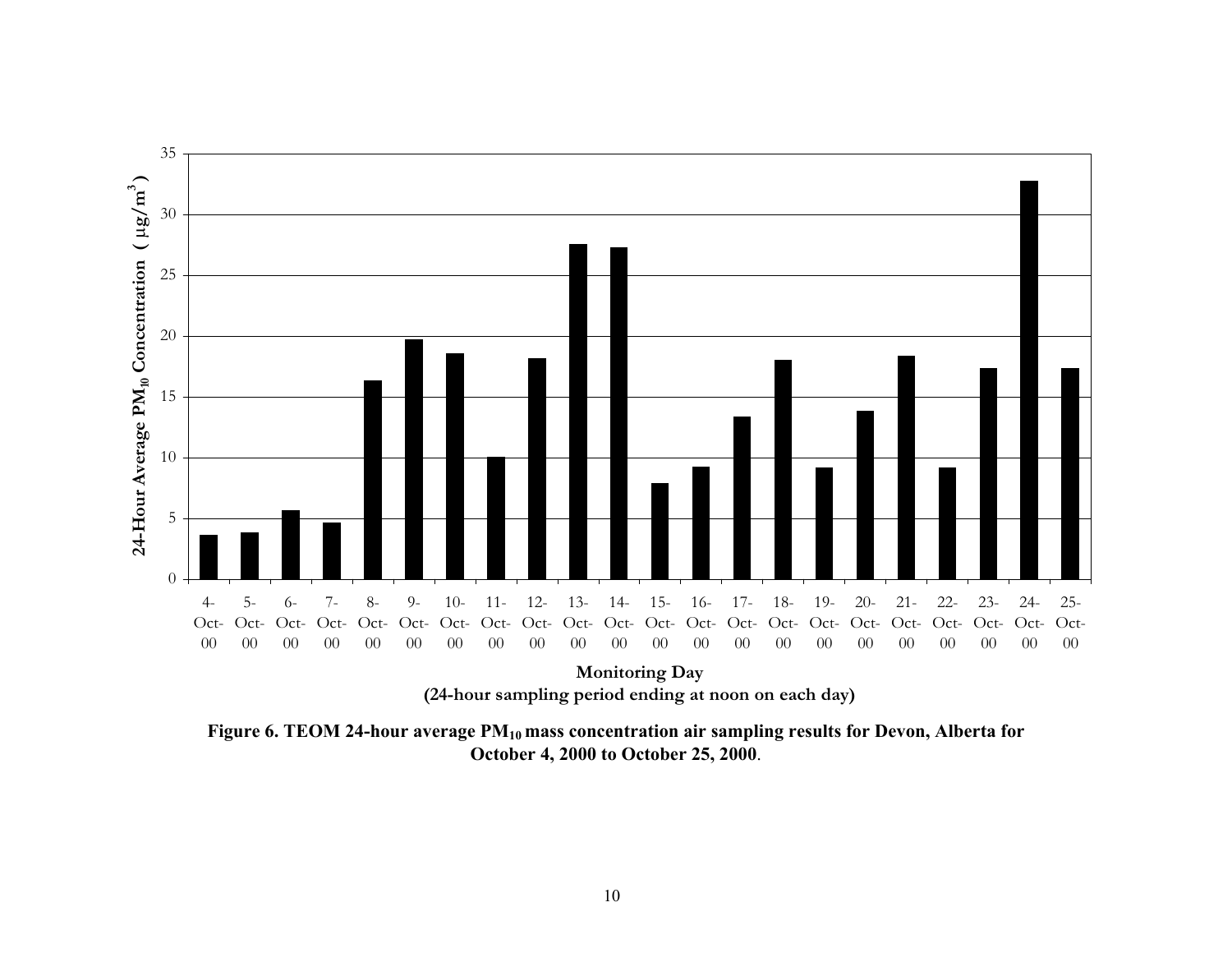The 1-hour average  $PM_{10}$  levels exhibited a cyclical trend characteristic of the daily trends of outdoor pollutants, increasing in concentration during the day and decreasing at night. The lowest levels were often observed during the very early hours of the morning when the least amount of human activity was occurring. The highest levels were observed between the hours of 5:00 am in the morning and midnight when the greatest amount of human activity was occurring. In addition to diurnal patterns, weekly patterns were also observed. In this case, levels were found to be higher during the weekdays and lower on the weekends. This is again a result of the greatest amount of human activity occurring during the weekdays.

It was observed that 24-hour average  $PM_{10}$  levels were very low (i.e.  $\leq$  20  $\mu$ g/m<sup>3</sup>) for most of both sampling seasons (Figures 5 and 6). However, average daily levels over 20  $\mu$ g/m<sup>3</sup> were observed on a number of occasions including: August 19, August 23, October 13, October 14 and October 24. In each of these instances, the elevated levels can be attributed to the influences of near-field activities. Roadwork, construction and lawn maintenance were all observed during these days in very close proximity (i.e. <100 m) to the receptor location. Those average daily levels that were very low (i.e.  $\leq 10 \mu g/m^3$ ) are due mainly to the affects of precipitation and snow cover. Substantial amounts of precipitation was observed during the time periods of August 12 to August 15 and October 15 to October 16, and the time period of October 4 to October 7 was dominated by snow cover (Environment Canada 2000).

Table 1 describes the relevant descriptive statistics for the 1-hour average  $PM_{10}$  mass concentration data for the entire sampling period. The mean 1-hour average concentration for the August sampling period was 11  $\mu$ g/m<sup>3</sup> and the standard deviation was 7.2  $\mu$ g/m<sup>3</sup>. The mean 1hour average concentration for the October sampling period was 15  $\mu$ g/m<sup>3</sup> and the standard deviation was 10  $\mu$ g/m<sup>3</sup>. The mean 1-hour average concentration for the entire sampling period (i.e. August and October) was 13  $\mu$ g/m<sup>3</sup> and the standard deviation was 8.8  $\mu$ g/m<sup>3</sup>. The maximum 1-hour average concentration over the entire sampling period was 77  $\mu$ g/m<sup>3</sup>, which occurred on October 23 at 9:00 p.m., and the minimum 1-hour average concentration over the entire sampling period was 2.0  $\mu$ g/m<sup>3</sup>, which occurred on numerous occasions.

| <b>Sampling</b><br><b>Period</b> | Mean                      | <b>Standard</b><br><b>Deviation</b> | <b>Maximum</b>            | <b>Minimum</b>              |
|----------------------------------|---------------------------|-------------------------------------|---------------------------|-----------------------------|
| August                           | 11 $\mu$ g/m <sup>3</sup> | 7.2 $\mu$ g/m <sup>3</sup>          | 50 $\mu$ g/m <sup>3</sup> | *2.0 $\mu$ g/m <sup>3</sup> |
| October                          | $15 \mu g/m^3$            | $10 \mu g/m^3$                      | $77 \mu g/m^3$            | *2.0 $\mu$ g/m <sup>3</sup> |
| Total                            | 13 $\mu$ g/m <sup>3</sup> | 8.8 $\mu$ g/m <sup>3</sup>          | $77 \mu g/m^3$            | *2.0 $\mu$ g/m <sup>3</sup> |

**Table 1. 1-Hour average PM10 concentration statistics summary** 

(\* Method detection limit)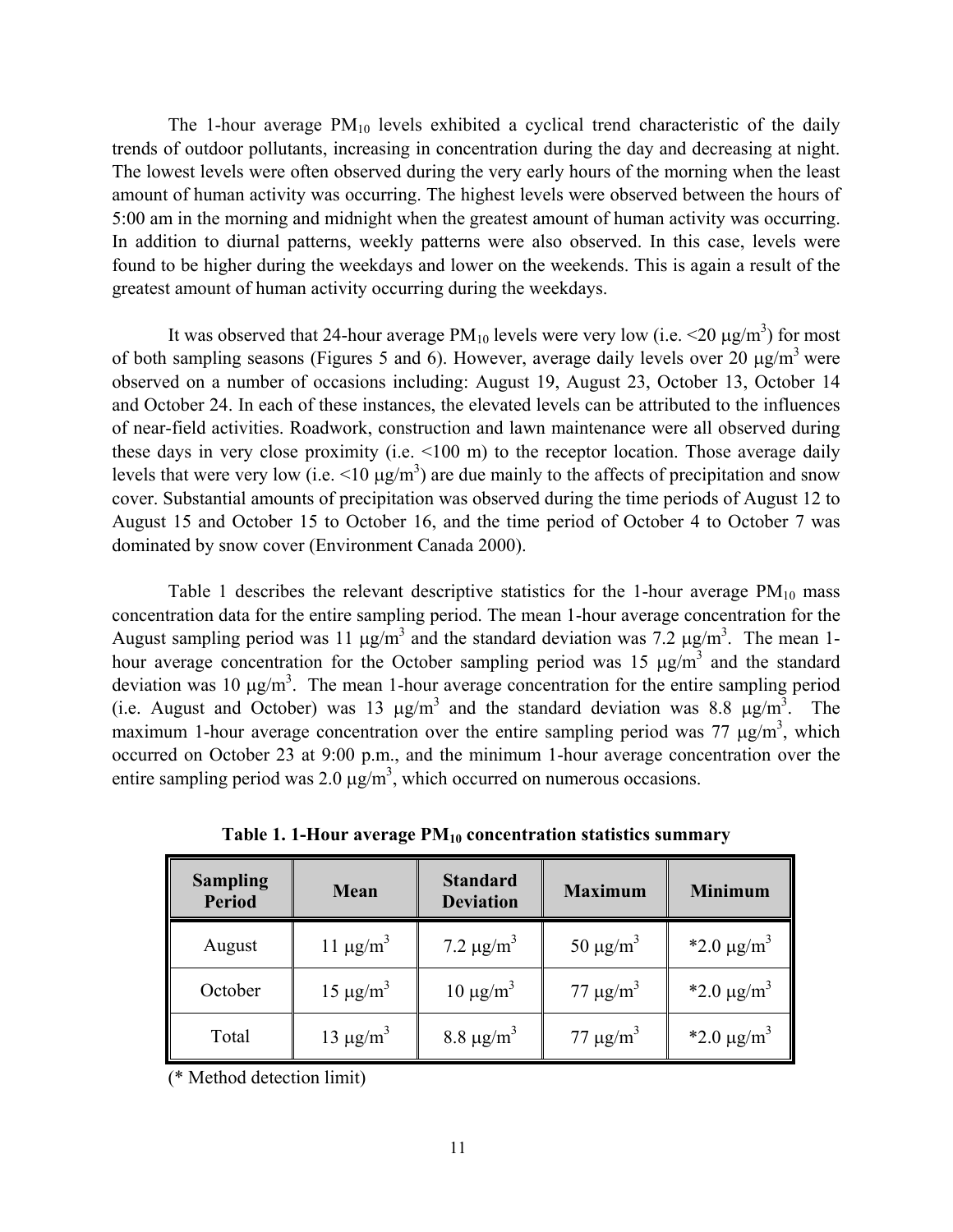Table 2 describes the relevant descriptive statistics for the 24-hour average  $PM_{10}$  mass concentration data for the entire sampling period. The mean 24-hour average concentration for the August sampling period was 11  $\mu$ g/m<sup>3</sup> and the standard deviation was 4.9  $\mu$ g/m<sup>3</sup>. The mean 24-hour average concentration for the October sampling period was 15  $\mu$ g/m<sup>3</sup> and the standard deviation was 8.0  $\mu$ g/m<sup>3</sup>. The mean 24-hour average concentration for the entire sampling period (i.e. August and October) was 13  $\mu$ g/m<sup>3</sup> and the standard deviation was 6.4  $\mu$ g/m<sup>3</sup>. The maximum 24-hour average concentration over the entire sampling period was 33  $\mu$ g/m<sup>3</sup>, which occurred on October 24, and the minimum 24-hour average concentration over the entire sampling period was 3.6  $\mu$ g/m<sup>3</sup>, which occurred on October 4.

| <b>Sampling</b><br><b>Period</b> | Mean                      | <b>Standard</b><br><b>Deviation</b> | <b>Maximum</b>            | <b>Minimum</b>             |
|----------------------------------|---------------------------|-------------------------------------|---------------------------|----------------------------|
| August                           | $11\mu\text{g/m}^3$       | 4.9 $\mu$ g/m <sup>3</sup>          | 24 $\mu$ g/m <sup>3</sup> | 5.1 $\mu$ g/m <sup>3</sup> |
| October                          | $15 \mu g/m^3$            | 8.0 $\mu$ g/m <sup>3</sup>          | 33 $\mu$ g/m <sup>3</sup> | 3.6 $\mu$ g/m <sup>3</sup> |
| Total                            | 13 $\mu$ g/m <sup>3</sup> | 6.4 $\mu$ g/m <sup>3</sup>          | 33 $\mu$ g/m <sup>3</sup> | 3.6 $\mu$ g/m <sup>3</sup> |

**Table 2. 24-Hour average PM10 concentration statistics summary**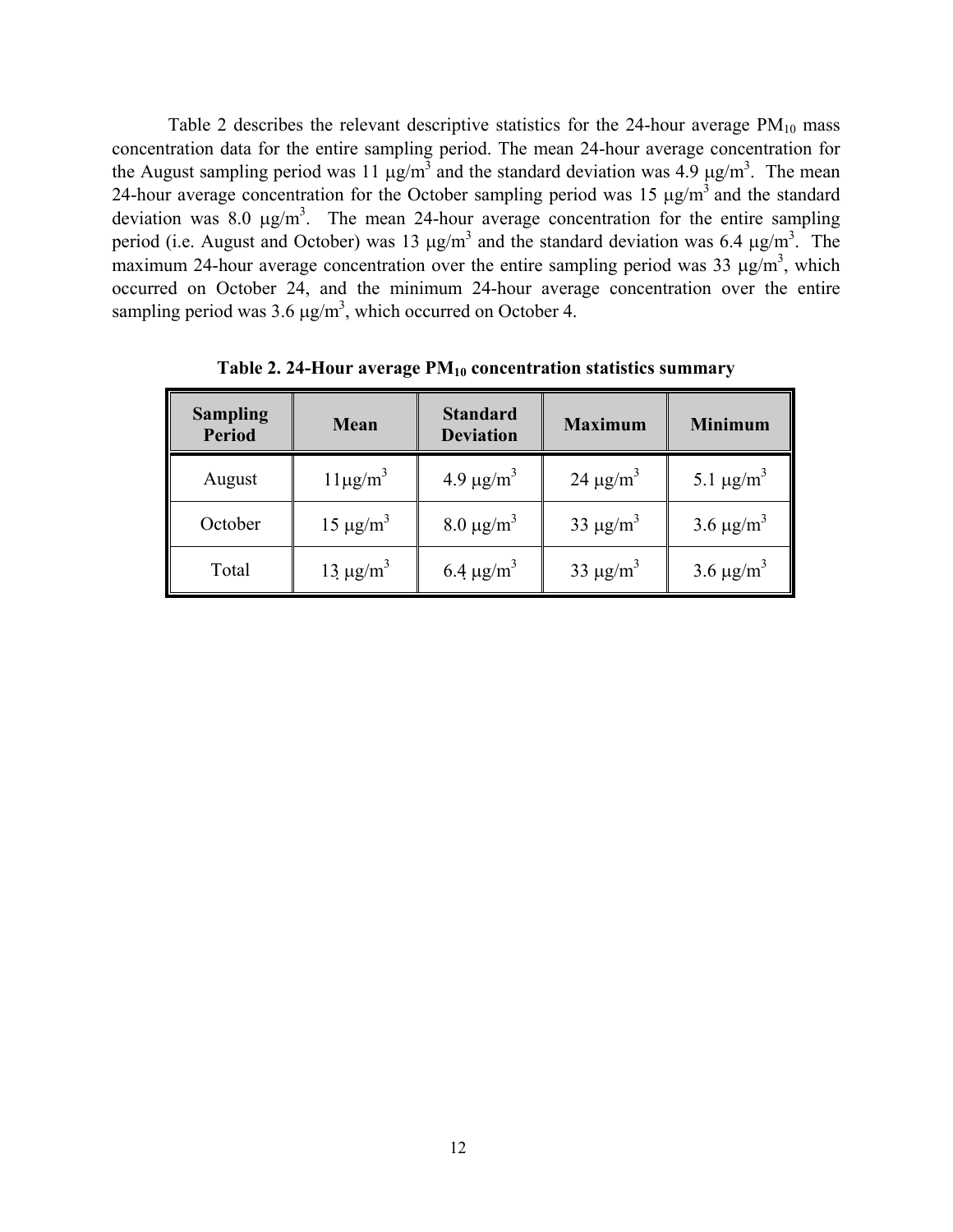#### *Comparison of results to similar studies and regulations*

In Table 3 results of the present study are compared with those of similar studies conducted in Alberta and some current regulations. A number of observations can be made. In comparison to other regional background studies, the results of this study are very analogous. The mean 24-hour  $PM_{10}$  average mass concentration measured in other regional background sites throughout Alberta was reported to be 17  $\mu$ g/m<sup>3</sup> (Cheng et al. 2000) compared to 13  $\mu$ g/m<sup>3</sup> for Devon. This comparability suggests that the emission sources and quantities in Devon are similar to those found in other regional background sites in Alberta. A comparison of the results with those of rural remote studies  $(8.8 \text{ µg/m}^3 \text{ (Cheng et al. 2000)})$  indicates that non-point anthropogenic sources (i.e. vehicles, road dust, agriculture, construction) have a significant influence on the  $PM_{10}$  concentrations in Devon. As expected, the results from the present study are lower than those of rural industrial sites (i.e. rural areas with near-field industrial activates). Measured rural industrial concentrations of approximately 25  $\mu$ g/m<sup>3</sup> (McCullum and Kindzierski 2000) imply that near-field industrial activities can have a substantial influence on local ambient PM<sub>10</sub> levels. The results of Alberta urban studies (29  $\mu$ g/m<sup>3</sup> for Edmonton and 26  $\mu$ g/m<sup>3</sup> for Calgary (Alberta Environment 1996)) demonstrate much higher ambient levels of  $PM_{10}$  than those measured in Devon, which indicates urban activities can have a large impact on local  $PM_{10}$ levels. Finally, at no time were the 24-hour average concentrations measured in Devon during the two sampling seasons in violation of any relevant current regulations of other jurisdictions.

| <b>Site Type</b>                                                                | <b>Location/Source</b>                                  | Mean 24-Hour $PM_{10}$<br>Concentration |  |
|---------------------------------------------------------------------------------|---------------------------------------------------------|-----------------------------------------|--|
| Regional Background                                                             | Devon, Alberta – August<br>(present study)              | 11 $\mu$ g/m <sup>3</sup>               |  |
| Regional Background                                                             | Devon, Alberta – October<br>(present study)             | $15 \mu g/m^3$                          |  |
| Regional Background                                                             | Devon, Alberta - Total<br>(present study)               | 13 $\mu$ g/m <sup>3</sup>               |  |
| <b>Numerous Alberta Locations</b><br>Regional Background<br>(Cheng et al. 2000) |                                                         | $17 \mu g/m^3$                          |  |
| <b>Rural Remote</b>                                                             | Numerous Alberta Locations<br>(Cheng et al. 2000)       | 8.8 $\mu$ g/m <sup>3</sup>              |  |
| Rural Industrial                                                                | High Level, Alberta<br>(McCullum and Kindzierski 2000)  | $25 \mu g/m^3$                          |  |
| Urban                                                                           | Edmonton, Alberta<br>(Alberta Environment 1996)         | $29 \mu g/m^3$                          |  |
| Urban                                                                           | Calgary, Alberta<br>(Alberta Environment 1996)          | $26 \mu g/m^3$                          |  |
| Regulation                                                                      | U.S. Environmental Protection Agency<br>(U.S. EPA 1997) | $150 \mu g/m^3$                         |  |
| Regulation                                                                      | California, USA<br>(Pryor and Barthelmine 1996)         | 50 $\mu$ g/m <sup>3</sup>               |  |

Table 3. Comparison of mean 24-hour PM<sub>10</sub> levels to various locations and regulations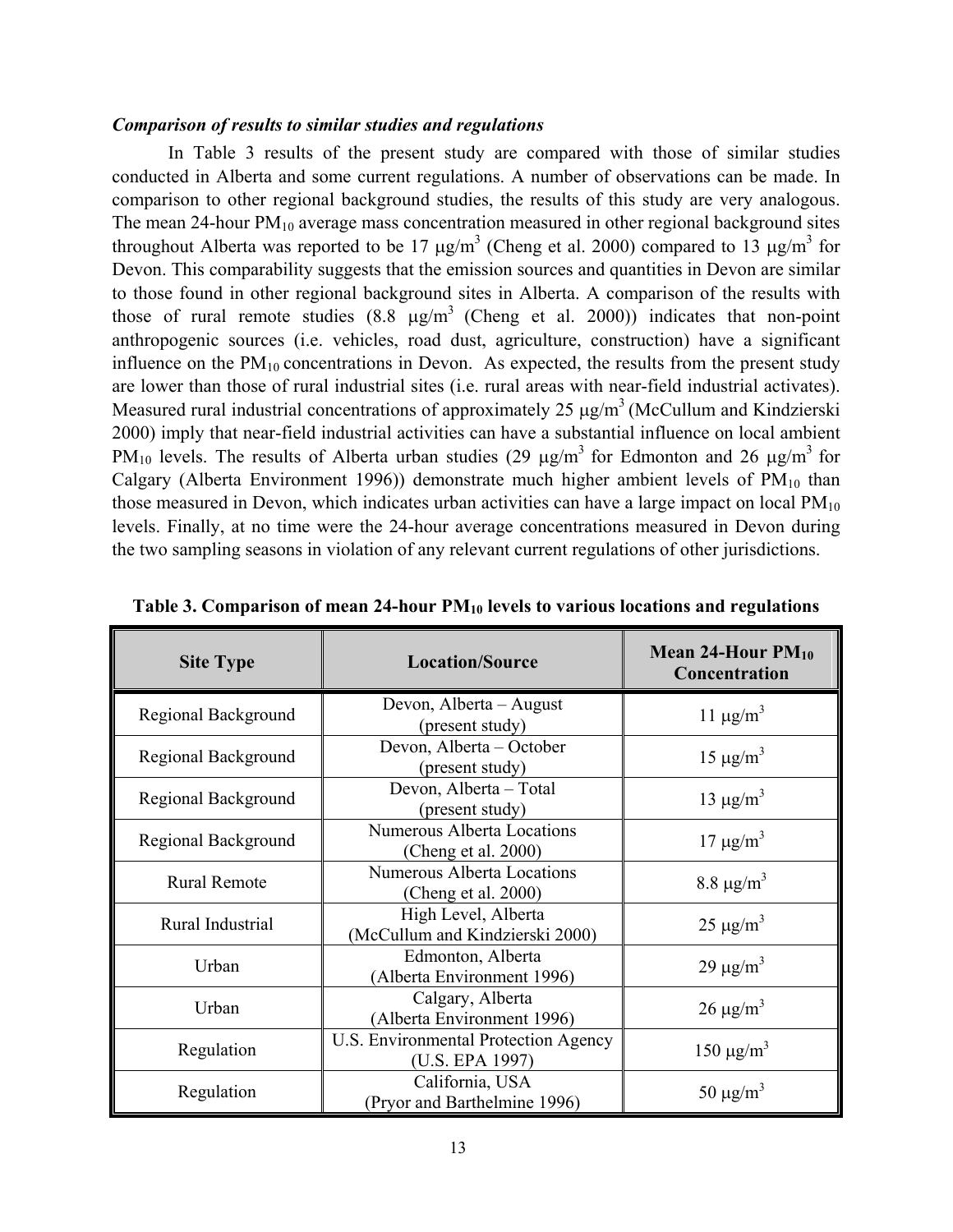#### **Particulate Matter Chemical Composition Results**

Ambient air sampling was conducted using the MiniVol to obtain regional background PM<sub>10</sub> filter samples. A total of forty-four samples, in addition to blanks and replicates, were collected and subsequently analyzed by means of the SEM-EDX for a total of nineteen elements (Si, Ca, Fe, Al, K, Na, Mg, Mn, Cl, S, P, Ti, V, Pb, Cr, Ni, Cu, Zn and As) and their biological material content. These elements were chosen for analysis because of their suspected abundances, strong tracer characteristics, and a qualitative knowledge of possible SEM-EDX elemental interference problems (G. Braybrook, Scanning Electron Microscope (SEM) Technician, University of Alberta. Edmonton, Alberta, pers. comm.) The SEM-EDX analysis adhered to the techniques and protocols outlined in Schulz (2001).

The results of the SEM-EDX analysis for the total  $PM_{10}$  elemental composition and biological material content for August 1 through August 23, 2000 and October 3 through October 25, 2000 as a whole are presented in Figure 7. The elemental composition is presented as a percent relative abundance of the total composition and the biological material content is presented as a ratio between the number of biological particles counted per ten particles elementally analyzed.

The results illustrate a distinct difference between those elements that were found to be highly abundant (i.e.  $>1\%$ ) and those that were found only in trace amounts (i.e.  $\leq 1\%$ ). The elements that were highly abundant contributed the vast majority (93%) to the total composition of the  $PM_{10}$  samples and included: Si, Ca, Fe, Al, K and Mg. These elements tend to be associated with crustal or lithophilic sources such as agricultural activities, undisturbed soil, paved roads, unpaved roads, construction and others (Beceiro-Gonzalez et al. 1997). They can, however, also indicate the presence of particles originating from coal combustion (Chow 1995). An additional abundant element, Cl, is usually associated with combustion and incineration activities and salt aerosols (Marcazzan 1998; U.S. EPA 1993). Those elements that were present in trace amounts included: Na, Mn, S, P, Ti, V, Pb, Cr, Ni, Cu, Zn and As. The majority of these trace elements are heavy metals that are indicative of industrial and other anthropogenic activities (Chow 1995). The other trace elements such as V and S are indicative of oil combustion and regional sulphates (Tuncel et al. 1985; Marcazzan 1998). The amount of biological material (measured as a ratio), including organic and elemental particles, was just below one. This value indicates that approximately an equal amount of particles of biological origin were present in the atmosphere at the sampling location as inorganic particles during the sampling periods. This result is not surprising since biological material has been consistently shown to make-up a large proportion of the  $PM_{10}$  found in ambient air (Hopke 1985).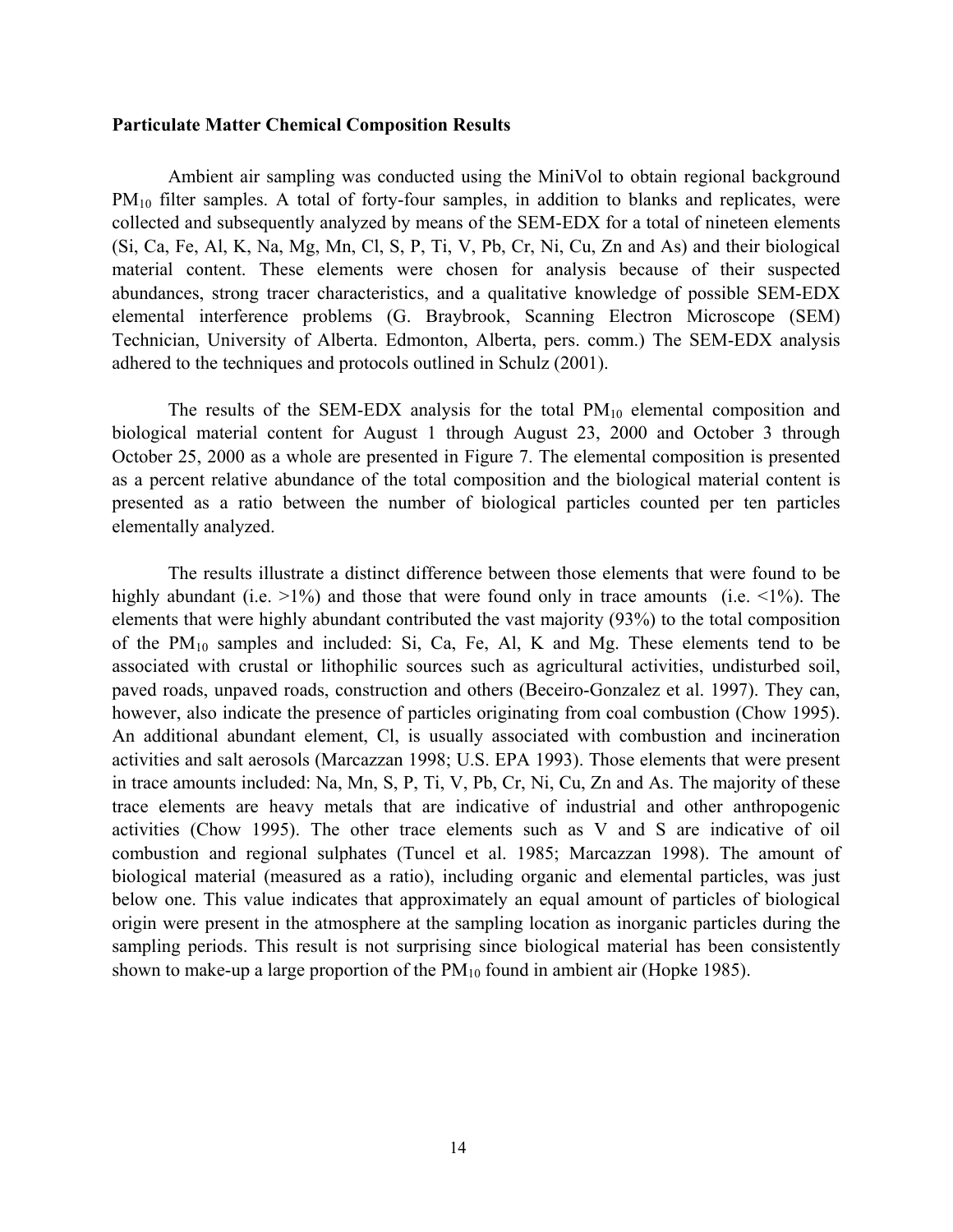

Figure 7. Results of the SEM-EDX PM<sub>10</sub> elemental analysis for the entire sampling period.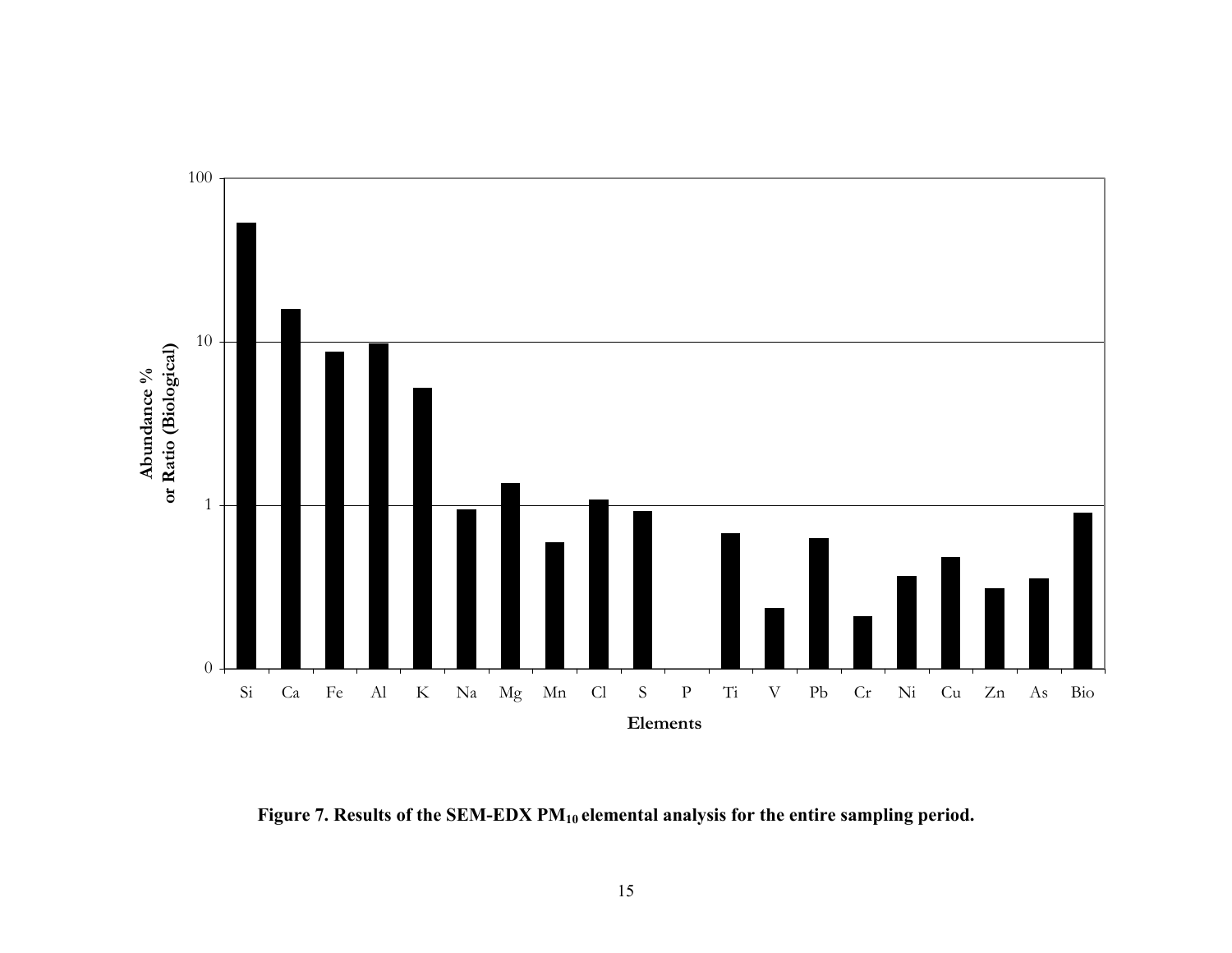#### **Particulate Matter Source Apportionment Results**

A principle component analysis (PCA) was performed using elemental abundance data provided by the SEM-EDX analysis of particulate matter  $(PM_{10})$  collected. A total of forty-four filters were analyzed by SEM-EDX for a total of nineteen elements (Si, Ca, Fe, Al, K, Na, Mg, Mn, Cl, S, P, Ti, V, Pb, Cr, Ni, Cu, Zn and As). The PCA preparation and execution adhered to the techniques and protocols outlined in Schulz (2001). Specifically, using the TEOM mass concentration data ( $\mu$ g/m<sup>3</sup>) and the elemental abundance (%) results from the SEM-EDX analysis, elemental concentrations  $(ng/m<sup>3</sup>)$  were determined for each of the forty-four filters. The elemental concentration data for each of the nineteen elements were first standardized by calculating the z-scores. The z-scores were then used in conjunction with SYSTAT Version 9.0® for the PCA utilizing a Varimax rotation (SPSS 2000).

In keeping with the protocols of other regional background studies (Shaw 1983; Stevens et al. 1984; Rahn and Lowenthal 1984; Hidy 1988; Sharma and Singh 1991; Xhoffer et al. 1991; Harrison et al. 1997), elements and their data were incrementally eliminated and the analysis repeated until only those elements that did not possess any of the following characteristics remained:

- Elements that had low abundances or that were thought to have been unreliably determined by the SEM-EDX analysis. These determinations were based upon a qualitative knowledge of SEM-EDX elemental interference problems and a quantitative determination of the significance of elemental concentrations relative to their reported values and uncertainties.
- Elements that were clearly not distinctive to one source or factor. This determination was made based on the criteria that any element which had a factor loading greater than  $\pm 0.4$ for three or more factors was not indicative of any one source.
- Elements that are known to be a distinctive tracer for more than one source and were, therefore, adding confusion and uncertainty to the analysis.
- Elements that were not significantly contributing any further information in identifying a source.

This elimination procedure resulted in a total of twelve elements being incrementally removed from further analysis (Si, Ca, Al, K, Na, Mg, P, Ti, V, Cr, Ni and Cu). The subsequent PCA utilizing the remaining seven elements (Fe, Mn, Cl, S, Pb, Zn and As) resulted in a total of four factors with eigenvalues greater than one (eigenvalues which are less than one were presumably dominated by error variance (Thurston and Spengler 1985)) that combined to account for 86% of total variance of the original data set (Table 4).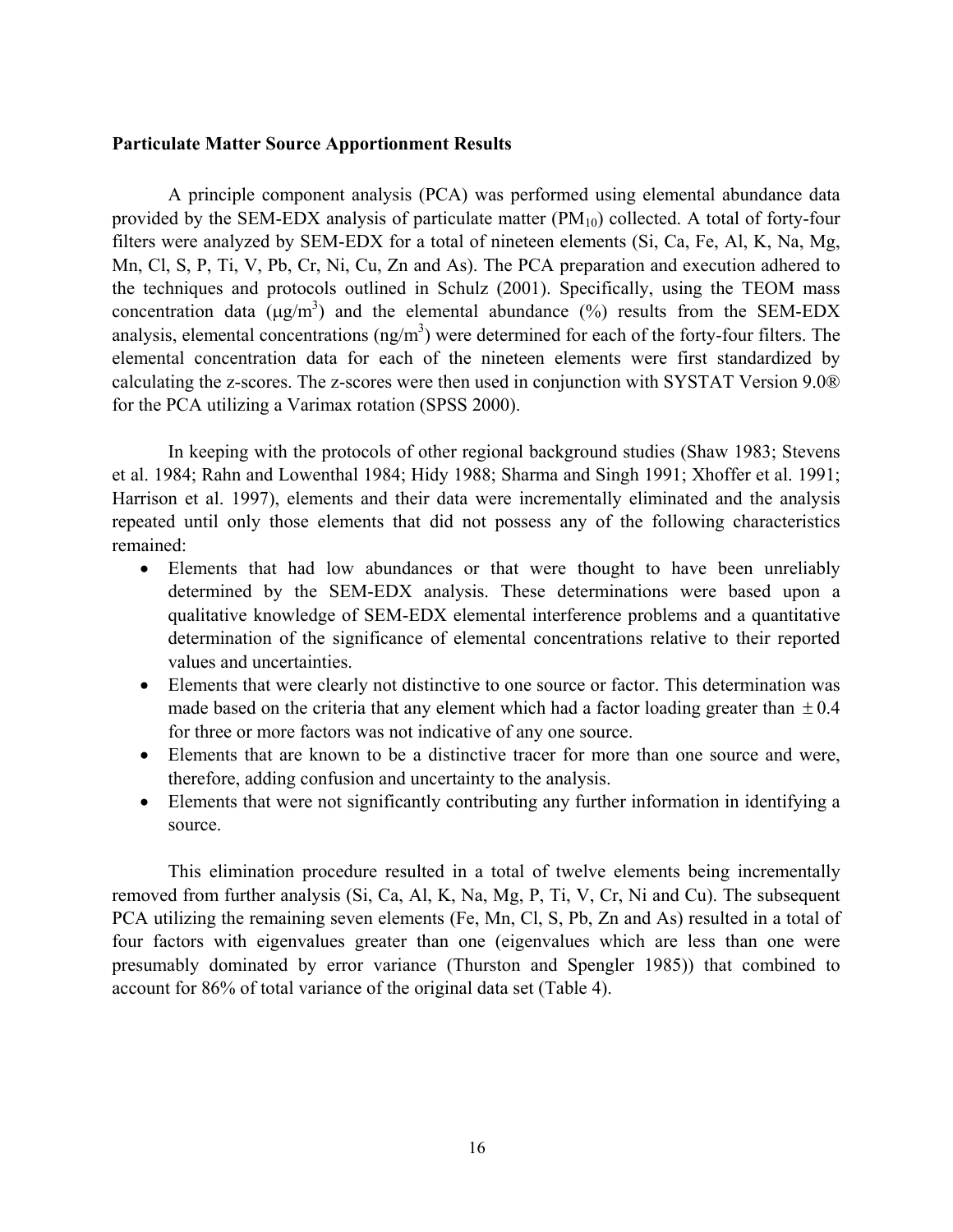| <b>Factors</b>                                     | 1       | 2     | 3       | 4       |
|----------------------------------------------------|---------|-------|---------|---------|
| Fe                                                 | 0.92    | 0.09  | $-0.06$ | $-0.14$ |
| Mn                                                 | 0.89    | 0.05  | 0.06    | 0.03    |
| C <sub>1</sub>                                     | 0.00    | 0.00  | 0.95    | $-0.08$ |
| S                                                  | $-0.04$ | 0.00  | $-0.04$ | 0.98    |
| Pb                                                 | $-0.03$ | 0.94  | $-0.10$ | $-0.11$ |
| Zn                                                 | 0.60    | 0.22  | 0.49    | 0.22    |
| As                                                 | 0.34    | 0.77  | 0.29    | 0.20    |
| Eigenvalue                                         | 2.59    | 1.26  | 1.11    | 1.03    |
| Variance Explained by<br><b>Rotated Components</b> | 2.12    | 1.54  | 1.24    | 1.08    |
| Percent of Total<br>Variance Explained             | 30.29   | 22.06 | 17.76   | 15.43   |

**Table 4. Results of the PCA** 

The results of the PCA were compared to previous studies, relevant literature, and particulate matter databases (including the U.S. Environmental Protection Agency's SPECIATE database (U.S. EPA 1993)) to identify and categorize the most likely sources of  $PM_{10}$  at the receptor location. The result of the PCA are presented again in Table 5 with the factors labeled as probable sources and with only those factor loadings that indicated an element was strongly associated with a particular source shown (i.e. greater than  $\pm$  0.4).

| <b>Sources</b>     | Crustal<br><b>Material</b> | Coal<br><b>Emissions</b> | <b>Combustion</b> | <b>Regional</b><br><b>Sulphate</b> |
|--------------------|----------------------------|--------------------------|-------------------|------------------------------------|
| Fe                 | 0.9                        |                          |                   |                                    |
| Mn                 | 0.9                        |                          |                   |                                    |
| Cl                 |                            |                          | 1.0               |                                    |
| S                  |                            |                          |                   | 1.0                                |
| Pb                 |                            | 0.9                      |                   |                                    |
| Zn                 | 0.6                        |                          | 0.5               |                                    |
| As                 |                            | 0.8                      |                   |                                    |
| Eigenvalue         | 2.6                        | 1.3                      | 1.1               | 1.0                                |
| Variance Explained |                            |                          |                   |                                    |
| by Rotated         | 2.1                        | 1.5                      | 1.2               | 1.1                                |
| Components         |                            |                          |                   |                                    |
| Percent of Total   |                            |                          |                   |                                    |
| Variance Explained | 30.3                       | 22.1                     | 17.8              | 15.4                               |

**Table 5. Results of the PCA summarized by source**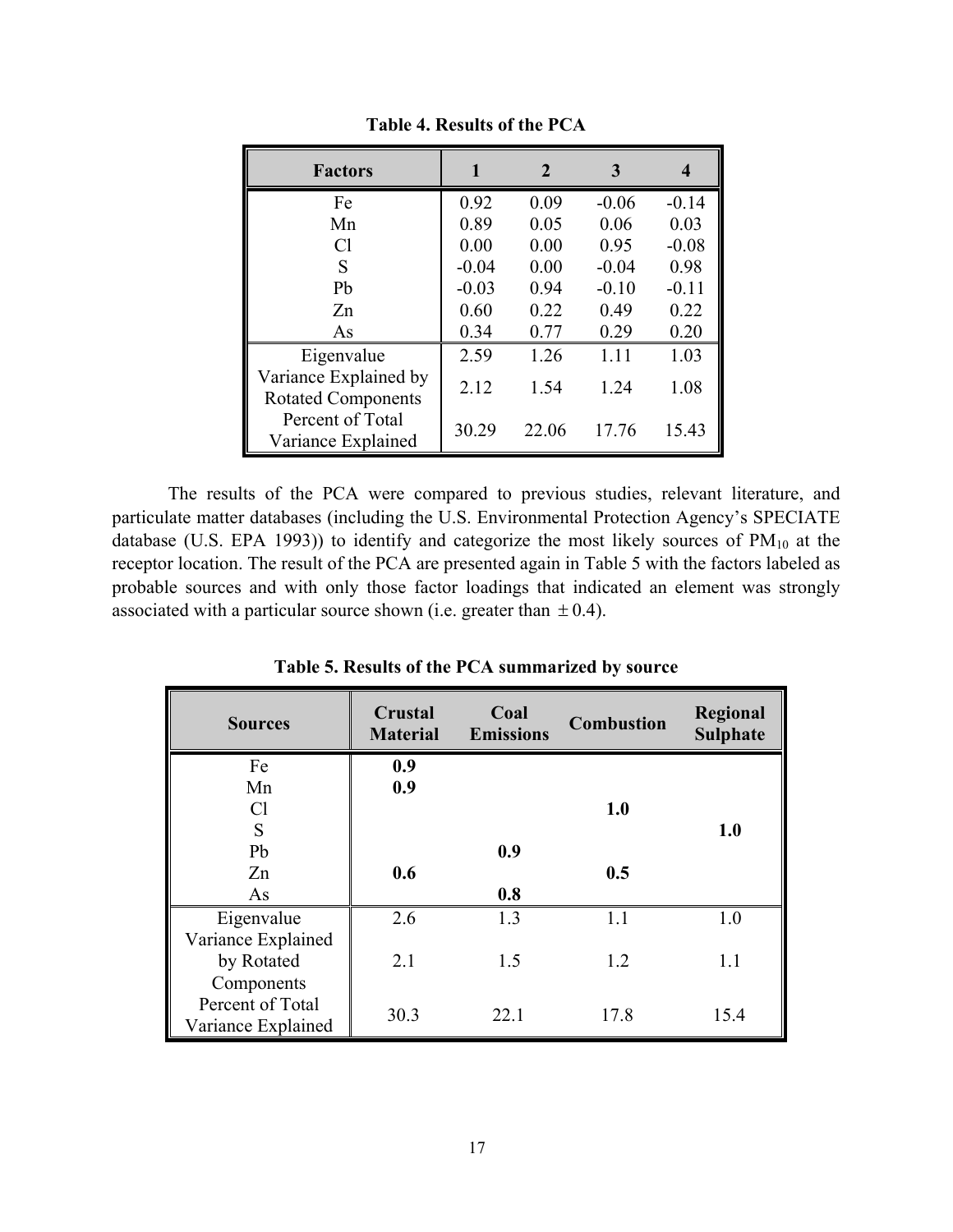The first factor was identified as crustal material due to its strong association with the lithophilic marker elements iron and manganese (Beceiro-Gonzalez et al. 1997). Zinc, which is considered to make up an important part of the chemical profile of crustal material (Hammerle and Pierson 1975; Chow 1995), also had a significant association to this factor. The procedure developed for applying PCA in regional background studies has a downside in that a more specific identification of a source is not possible. Therefore, the sources of crustal material could have included such things as agricultural activities, undisturbed soil, paved roads, unpaved roads, construction and others (Weir and Ireson 1988).

The second factor was clearly recognized as coal emissions because of its strong association to the very distinctive marker elements arsenic and lead (Parekh and Husain 1981; Fung and Wong 1995; Alves et al. 1998). This coal component was most likely the result of the long-range transport of coal flyash from the numerous coal-fired power plants situated over 50 km to the west and west-northwest of the receptor location. This supposition was validated by the detection and identification of a substantial amount of individual coal flyash particles by the SEM (Schulz 2001) and by the wind direction analysis indicating most of the arsenic detected at the receptor location was originating from the west and west-northwest (Schulz 2001).

The third factor was identified as the total of contributions from numerous combustion sources. Again, a more specific identification of a source was not possible with this type of analysis. These combustion sources could have included: biomass burning, refuse incineration, vehicle combustion, forest fires and residential wood burning. The presence of chlorine would initially indicate that the source was a salt aerosol. However, as this study was conducted in the summer and fall months, no road salt was used in the area for de-icing activities. In addition, there were no marine aerosol sources for thousands of kilometers. The most important source for chlorine, after salt aerosols, is considered to be combustion activities (Marcazzan 1998; U.S. EPA 1993). Its moderate association with zinc further supported the labeling of this factor as combustion sources. Zinc is highly indicative of combustion processes such as refuse incineration, biomass and vegetation burning, and vehicular fuel and oil combustion (Lowenthal and Rahn 1987; Morales et al. 1990; Sharma and Singh 1992; Huang et al. 1994).

The final factor, factor four, had only one element for which it was strongly associated. The sulphur component, in this situation, was identified as a background regional sulphate source (Dzubay et al. 1988). Sulphate has long been recognized as a regional pollutant. As it is formed slowly into secondary aerosols from  $SO<sub>2</sub>$  via atmospheric chemistry while traveling distances of hundreds of kilometers, its ambient levels are not much affected by local sources. Concentrations are only slightly higher in urban areas than in surrounding rural areas (Tuncel et al. 1985). Wind direction analysis indicated that the sulphur detected at the receptor location originated from all directions more or less equally (Schulz 2001), thereby suggesting that the sulphur source is more of a ubiquitous source than a point source. This background regional sulphate was likely due to the high amount of oil and gas activity in Alberta (that often results in gas flaring and other industrial processes), emissions from coal-fired power plants, and emissions from other primary industrial sources that cannot be singled-out. This assertion is validated by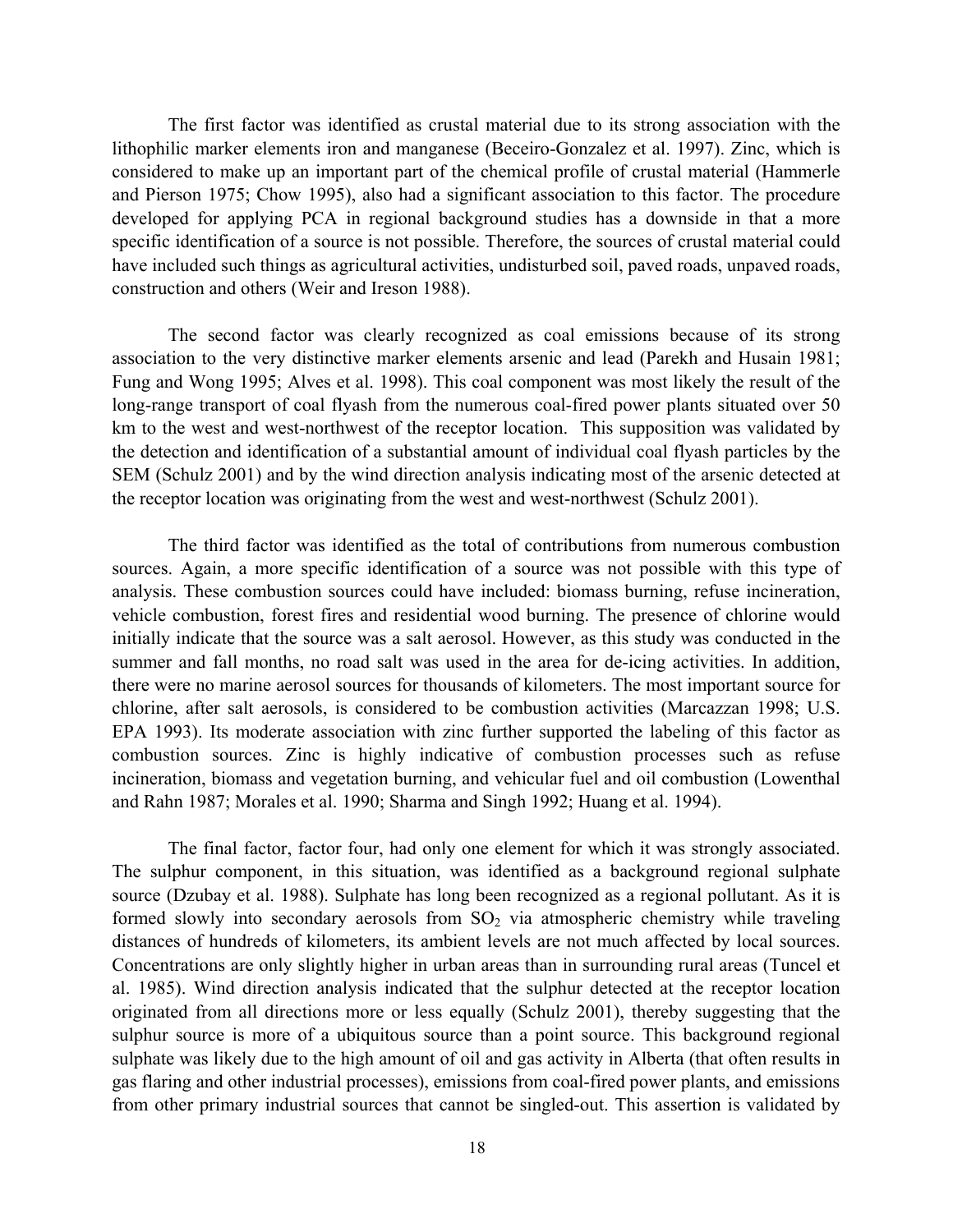Cheng et al. (1998), who report that Alberta has higher levels of  $SO_2$ ,  $NO<sub>x</sub>$  and VOCs compared to all bordering provinces and states, and that for Edmonton and Calgary the largest mass fraction of the fine particulate matter, which is incorporated in  $PM_{10}$ , is sulphate.

The results of the source apportionment reveal that  $PM_{10}$  sampled at the representative receptor location in Devon, Alberta was composed of the contributions of at least four sources (not including biological material), which combined to account for 86% of total variance of the original data set (Figure 8). The largest contribution was from sources of crustal material and accounted for 30% of the  $PM_{10}$  sampled. The next most significant source, contributing 22%, was coal emissions originating most likely from long-range transport of coal flyash from the numerous coal-fired power plants located to the west and northwest. Combustion sources and regional background sulphate contributed 18% and 15% of the  $PM_{10}$ , respectively. A total of 14% of the  $PM_{10}$  at the receptor location originated from unknown sources that could not be explained by the PCA.



Figure 8. Sources of PM<sub>10</sub> in Devon, Alberta.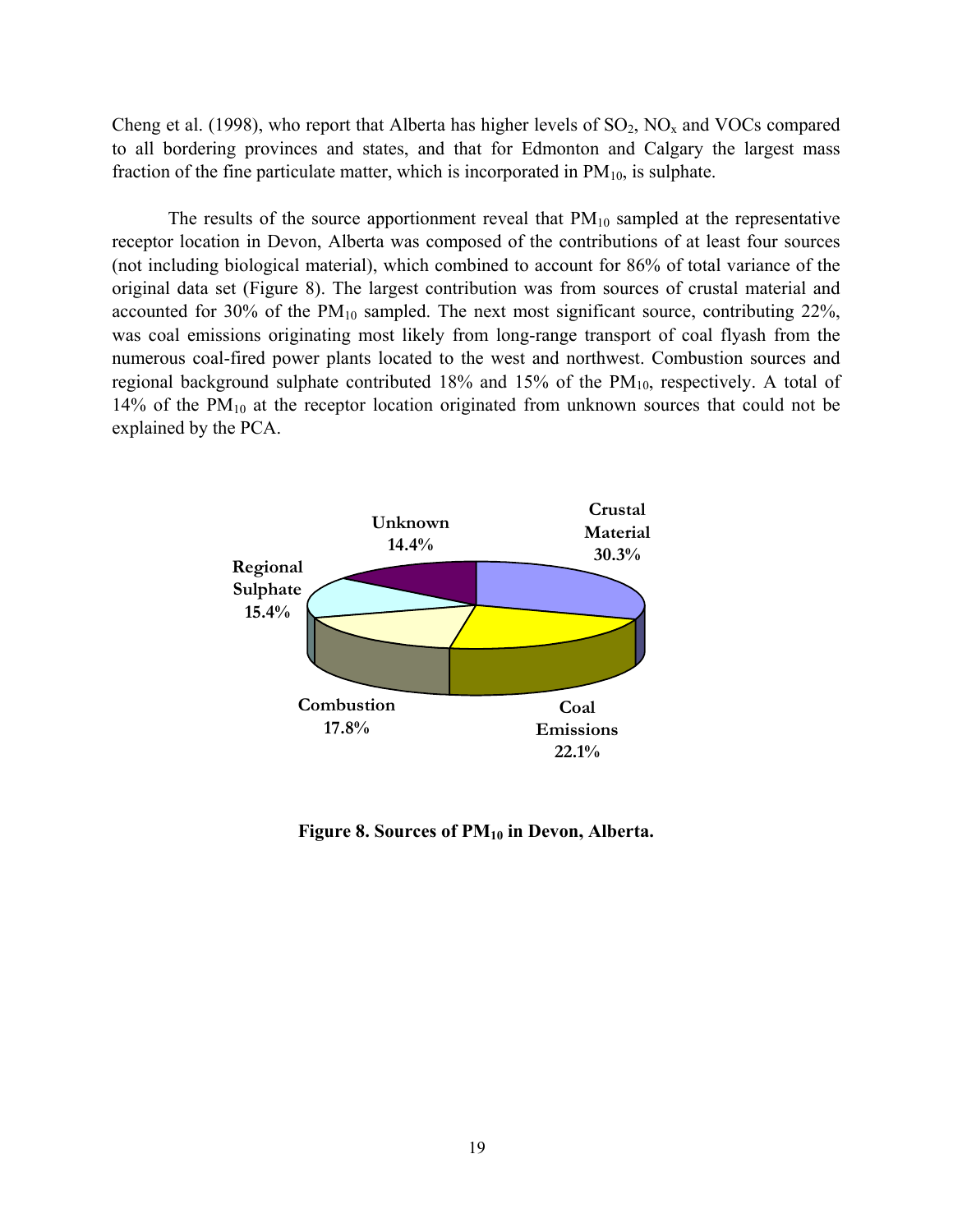# **CONCULSIONS AND MANAGEMENT APPLICATIONS**

An extensive ambient air-monitoring program was conducted during August and October of 2000 in Devon, Alberta in order to provide detailed information on the characteristics and sources of regional background inhalable particulate matter  $(PM_{10})$  in Alberta.

The first objective of the study was to determine the ambient levels of the  $PM_{10}$  in a regional background community and compare the results with those of similar studies and current regulations. The results of the study show:

- The ambient 1-hour and 24-hour average  $PM_{10}$  levels observed in Devon were low (i.e.  $\leq$ 20  $\mu$ g/m<sup>3</sup>) for most of both sampling seasons. The mean 1-hour average concentration for the entire sampling period was 13  $\mu$ g/m<sup>3</sup> and the mean 24-hour average concentration for the entire sampling period was 13  $\mu$ g/m<sup>3</sup>.
- In comparison to other studies, the levels measured in this study were as expected (i.e. similar to other regional background studies, higher than rural remote studies, and lower than rural industrial and urban studies). The 24-hour average concentrations measured over the two sampling seasons were not in violation of the current regulations of other jurisdictions.

The second objective of the study was to ascertain the elemental composition of the  $PM_{10}$ in a regional background community. The results of the study show:

• The  $PM_{10}$  sampled was dominated by lithophilic elements (i.e. Si, Ca, Fe, Al, K and Mg) and biological material. However, numerous trace metals were also detected in addition to elements such as S, V and Cl.

The third objective of the study was to establish the sources of the  $PM_{10}$  in a regional background community and evaluate their contributions to overall levels. The results of the study show:

• The  $PM_{10}$  collected during the two sampling seasons originated from four main source categories that combined to account for 86% of total amount of particulate matter collected. The largest contribution came from crustal material sources (30%) followed by coal emissions (22%), combustion sources (18%) and regional sulphate (15%).

As with most detailed studies it becomes apparent that there are improvements in methods and approaches which might yield further useful information. There are also numerous avenues of research that could not be addressed within the constraints of the current study but which could improve the foundation of knowledge pertaining to particulate matter. Some of these improvements and suggestions are noted here:

- Additional useful information on seasonal and long-term variability could have been obtained if this research had been conducted over a one-year period.
- Additional useful information on spatial variability could have been obtained if this research had been conducted at multiple sites.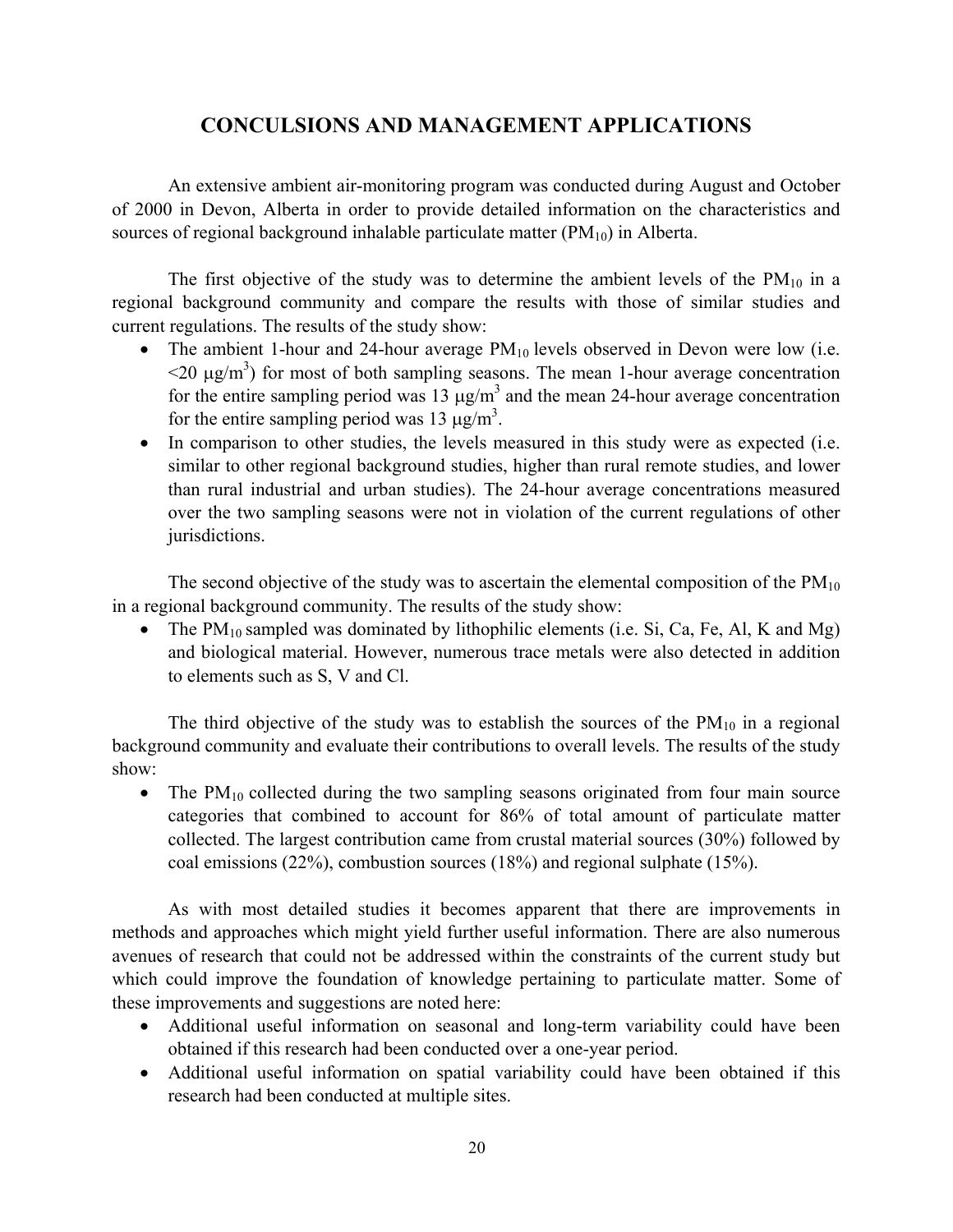• A complementary study should be conducted in Devon to determine the characteristics and sources of regional background  $PM<sub>2.5</sub>$ .

The results of this study can be used to evaluate existing emission reduction strategies for ambient particulate matter levels, to devise more efficient emission reduction strategies for ambient particulate matter levels for industry and government, and to provide the necessary information for the development of particulate matter guidelines. In general, this study can equip society with an improved foundation upon which to make decisions about managing air quality issues that can have a maximum benefit to society. Better information about the levels, chemical composition, and source contributions to particulate matter in regional background settings can lead to a better basis for managing health, environmental and public welfare impacts of anthropogenic activities.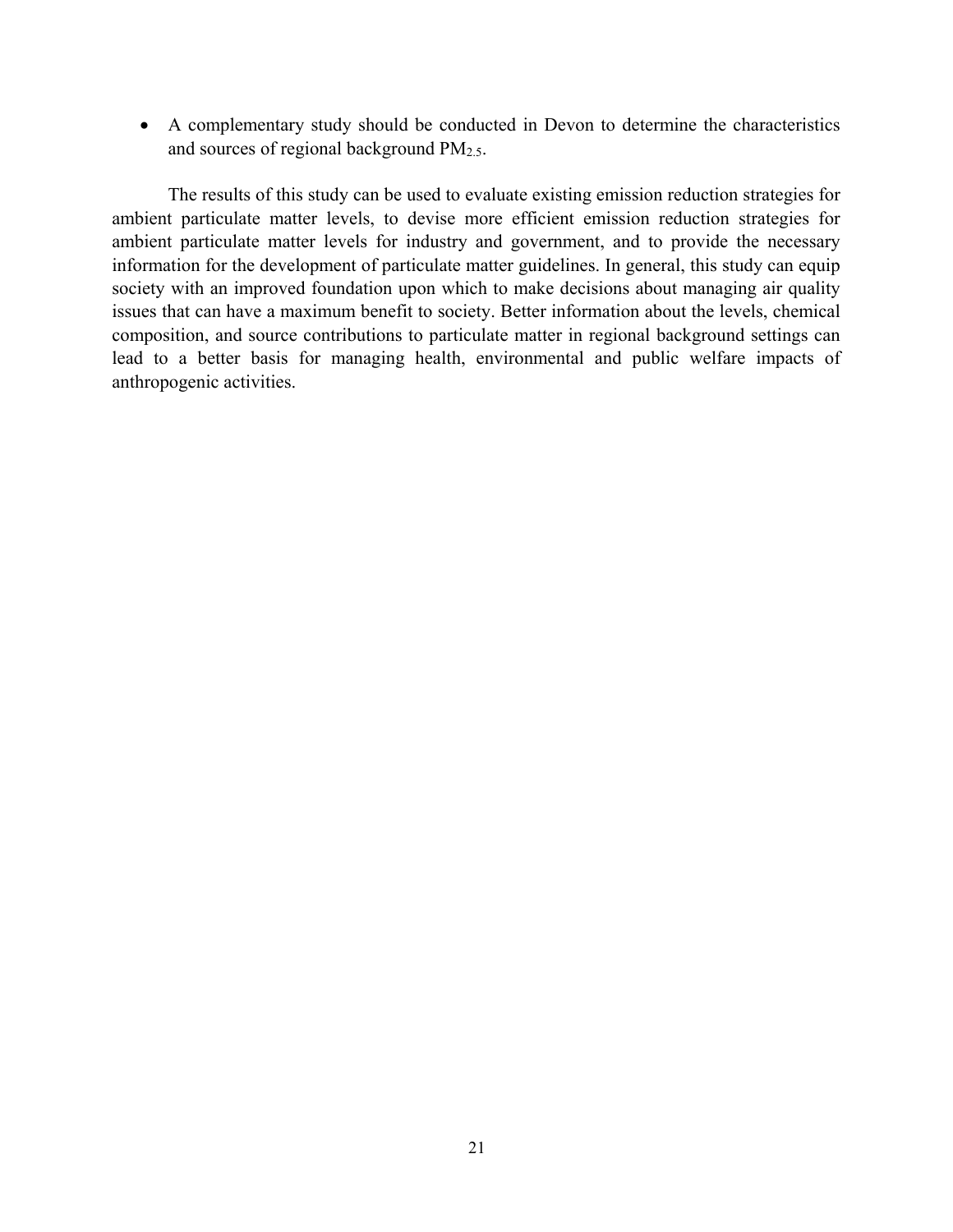#### **REFERENCES**

- Airmetrics. 1998. MiniVol Portable Air Sampler Operation Manual. Airmetrics, Springfield, OR, USA. February 1998. 119 pp.
- Alberta Environment. 1996. Inhalable Particulate Matter in Edmonton and Calgary From 1984 to 1993. Prepared by D.L. Bates for Alberta Environmental Protection, Environmental Regulatory Services, Air Issues and Monitoring Branch. Edmonton, Alberta. 1996. 31 pp.
- Alves, L.C., M.A. Reis, M.C. Freitas, and M.A. Gouveia. 1998. Elemental Analysis of Particulate Matter and Source Identification in Lisbon. X-Ray Spectrometry, **27**: 313- 320.
- Anderson, J.R., F.J. Aggett, P.R. Buseck, M.S. Germani, and T.W. Shattuck. 1988. Chemistry of Individual Aerosol Particles from Chandler, Arizona, an Arid Urban Environment. Environmental Science and Technology, **22**: 811-819.
- Beceiro-Gonzalez, E., J.M. Andrade-Garda, E. Serrano-Velasco, and P. Lopez-Mahia. 1997. Metals in Airborne Particulate Matter in La Coruna (NW Spain). The Science of the Total Environment, **196**: 131-139.
- Biegalski, S.R., S. Landsberger, and R.M. Hoff. 1998. Source-Receptor Modeling Using Trace Metals in Aerosols Collected at Three Rural Canadian Great Lakes Sampling Stations. Journal of the Air and Waste Management Association, **48**: 227-237.
- Casuccio, G.S. and P.B. Janocko. 1981. Quantifying Blast Furnace Cast House Contributions to TSP Using a unique Receptor Model. Paper No. 81.64.2. Air Pollution Control Association, Pittsburgh, PA. 16 pp.
- CCME (Canadian Council of Ministers of the Environment). 2000. Canada-wide Standards for Particulate Matter (PM) and Ozone. Endorsed by the CCME Council of Ministers, June 5-6, 2000, Quebec City, Canada.
- Cheng, L., H.S. Sandhu, R.P. Angle, and R.H. Myrick. 1998. Characteristics of Inhalable Particulate Matter in Alberta Cities. Atmospheric Environment, **32**: 3835-3844.
- Cheng, L., H.S. Sandhu, R.P. Angle, K.M. McDonald, and R.H. Myrick. 2000. Rural Particulate Matter in Alberta, Canada. Atmospheric Environment, **34**: 3365-3372.
- Chow, J.C. 1995. Measurement Methods to Determine Compliance with Ambient Air Quality Standards for Suspended Particles. Journal of the Air and Waste Management Association, **45**: 320-382.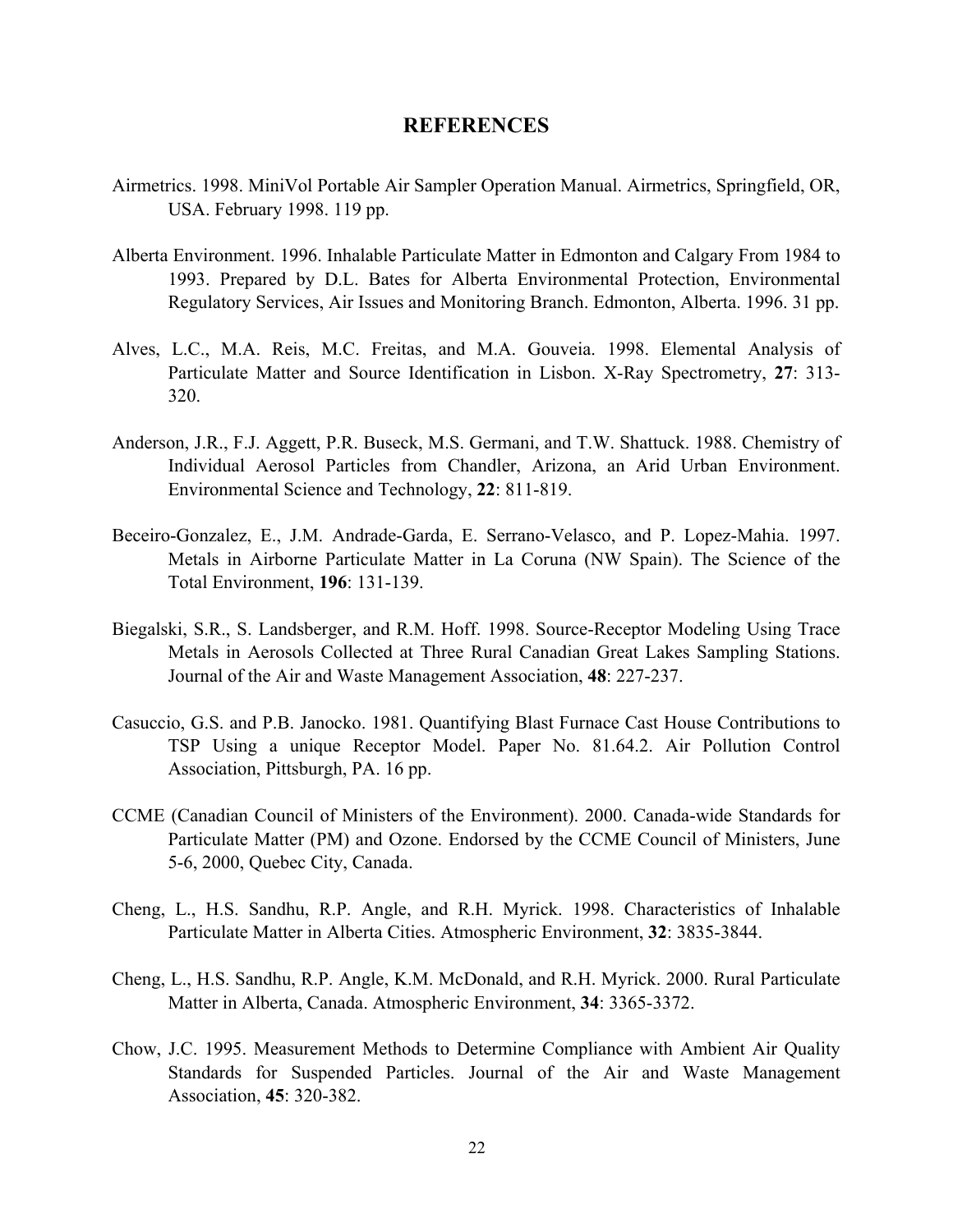- Cooper, J.A. and J.G. Watson. 1980. Receptor-Oriented Methods of Air Particulate Source Apportionment. Journal of Air Pollution Control Association, **30**: 1116-1125.
- Dzubay, T.G. and Y. Mamane. 1989. Use of Electron Microscopy Data in Receptor Models for PM10. Atmospheric Environment, **23(2)**: 467-476.
- Dzubay, T.G., R.K. Stevens, G.E. Gordon, I. Olmez, A.E. Sheffield, and W.J. Courtney. 1988. A Composite Receptor Method Applied to Philadelphia Aerosol. Environmental Science and Technology, **22**: 46-52.
- Environment Canada. 2000. Monthly Meteorological Summary for the Edmonton International Airport for August and October. Environment Canada Climate Services. Edmonton, Alberta.
- Fung, Y.S. and L.W.Y. Wong. 1995. Apportionment of Air Pollution Sources by Receptor Models in Hong Kong. Atmospheric Environment, **29**: 2041-2048.
- Hamilton, R.S., P.R. Kershaw, F. Segarra, C.J. Spears, and J.M. Watt. 1995. Detection of Airborne Carbonaceous Particulate Matter by Scanning Electron Microscopy. The Science of the Total Environment, **146/147**: 303-308.
- Hammerle, R.H. and W.R. Pierson. 1975. Sources and Elemental Composition of Aerosol in Pasadena, California by Energy Dispersive X-Ray Fluorescence. Environmental Science and Technology, **9(12)**: 1058-1068.
- Harrison, R.M., D.J.T. Smith, and L. Luhana. 1996. Source Apportionment of Atmospheric Polycyclic Aromatic Hydrocarbons Collected from an Urban Location in Birmingham, U.K. Environmental Science and Technology, **30**: 825-832.
- Harrison, R.M., D.J.T. Smith, C.A. Pio, and L.M. Castro. 1997. Comparative Receptor Modeling Study of Airborne Particulate Matter Pollutants in Birmingham (United Kingdom), Coimbra (Portugal), and Lahore (Pakistan). Atmospheric Environment, **31**: 3309-3321.
- Henry, R.C. and G.M. Hidy. 1979. Multivariate Analysis of Particulate Sulfate and Other Air Quality Variables by Principle Components – Part I. Annual Data From Los Angeles and New York. Atmospheric Environment, **13**: 1581-1596.
- Hidy, G.M. 1988. Scientific Considerations for Empirical Determination of Regional Source-Receptor Relationships. Atmospheric Environment, **22(9)**: 1801-1820.
- Hopke, P.K. 1985. Receptor Modeling in Environmental Chemistry. John Wiley, New York, NY, USA.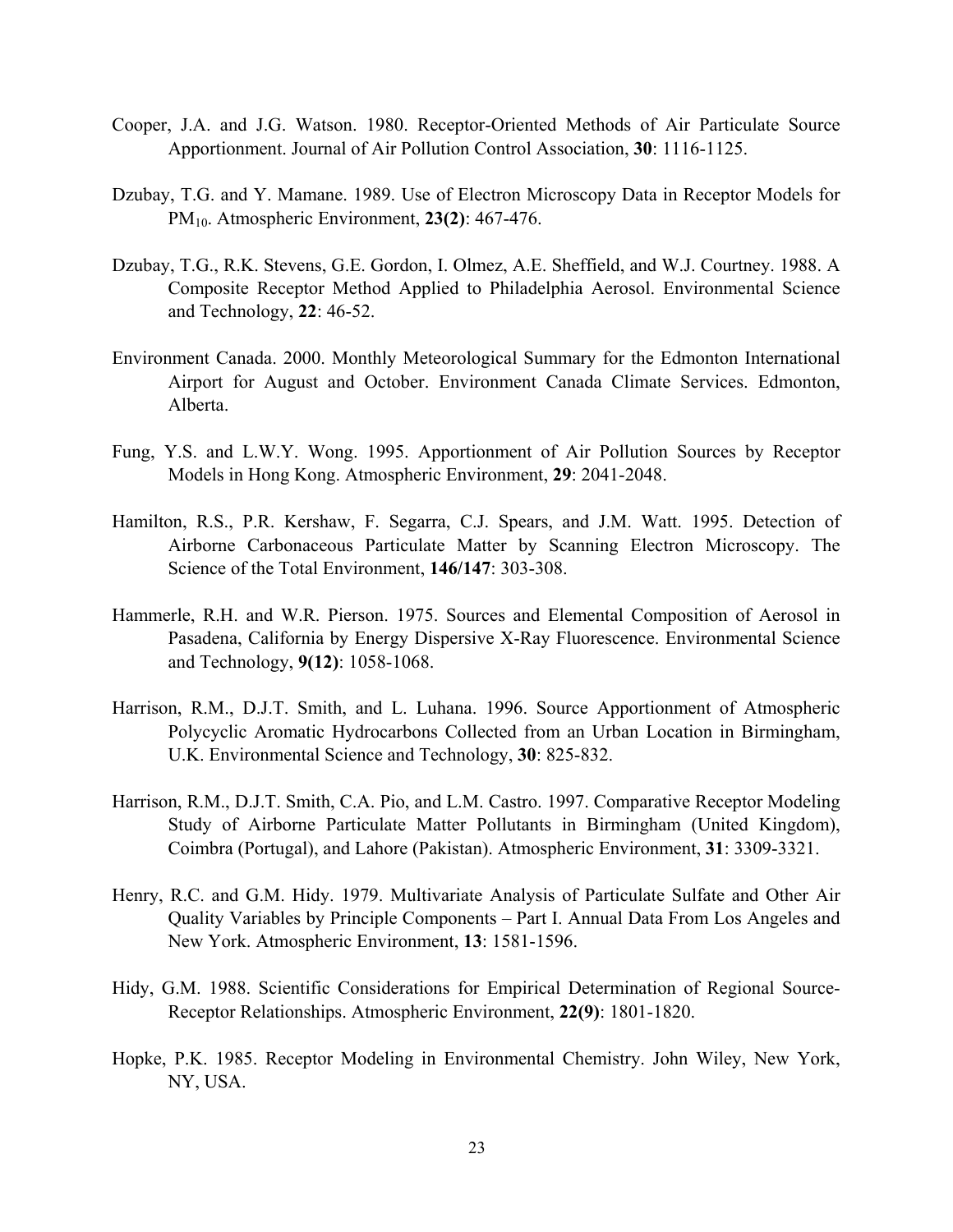- Huang, X., I. Olmez, and N.K. Aras. 1994. Emissions of Trace Elements from Motor Vehicles: Potential marker Elements and Source Composition Profile. Atmospheric Environment, **28**: 1385-1391.
- Linton, R.W., D.F.S. Natusch, R.L. Solomon, and C.A. Evans Jr. 1980. Physiochemical Characterization of Lead in Urban Dusts. A Microanalytical Approach to Lead Tracing. Environmental Science and Technology Research, **14(2)**: 159-164.
- Lowenthal, D.H. and K.A. Rahn. 1987. Application of the Factor-Analysis Receptor Model to Simulated Urban and Regional Scale Data Sets. Atmospheric Environment, **21(9)**: 2005- 2013.
- Marcazzan, G.M.B. 1998. Application of X-Ray Analysis to the Study of Air Particle Pollution in Northern Italy. X-Ray Spectrometry, **27**: 247-256.
- McCullum, K and W. Kindzierski. 2000. Assessment of Inhalable Particulate Matter in Ambient Air at High Level, Alberta. Prepared by the University of Alberta for High Level Forest Products Ltd. High Level, Alberta. June 2000. 99 pp.
- Morales, J.A., M. Hermoso, J. Serrano, and E. Sanhueza. 1990. Trace Elements in the Venezuelan Savannah Atmosphere During Dry and Wet Periods, With and Without Vegetative Burning. Atmospheric Environment, **24A**: 407-414.
- Munn, R.E. 1981. The Design of Air Quality Monitoring Networks. Air Pollution Problems Series 2. Macmillan, London, U.K., 109 pp.
- NRC (National Research Council). 1998. Research Priorities for Airborne Particulate Matter -I-Immediate Priorities and a Long-Range Research Portfolio. Committee on Research Priorities for Airborne Particulate Matter, National Academy Press, Washington, D.C., USA.
- Pace, T.G. (ed.). 1985. Transactions: Receptor Methods for Source Apportionment Real World Issues and Applications. An Air Pollution Control Association International Specialty Conference. APCA's TP-5 Receptor/Source Apportionment Committee. Williamsburg, VA, USA. March 1985.
- Parekh, P.P. and L. Husain. 1981. Trace Element Concentrations in Summer Aerosols at Rural Sites in New York State and their Possible Sources. Atmospheric Environment, **15(9)**: 1717-1725.
- Post, J.E. and P.R. Buseck. 1984. Characterization of Individual particles in the Phoenix Urban Aerosol Using Electron Beam Instruments. Environmental Science and Technology, **18**: 35-42.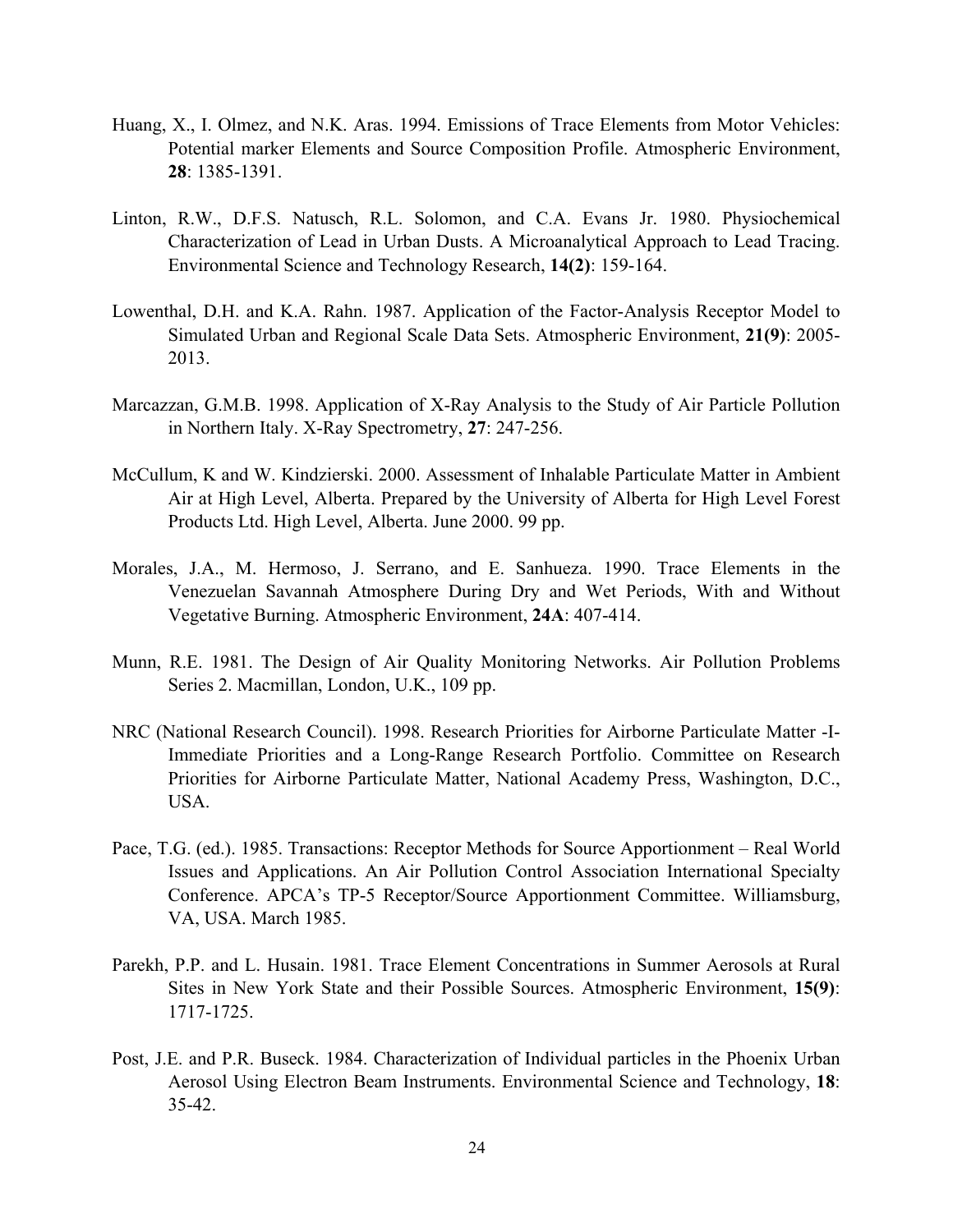- Pryor, S.C. and R.J. Barthelmie. 1996.  $PM_{10}$  in Canada. The Science of the Total Environment, **177**: 57-71.
- Rahn, K.A. and D.H. Lowenthal. 1984. Elemental Tracers of Distant Regional Pollution Aerosols. Science, **223**: 132-139.
- Roscoe, B.A., P.K. Hopke, S.L. Dattner, and J.M. Jenks. 1982. The Use of Principle Components Factor Analysis to Interpret Particulate Compositional Data Sets. Journal of the Air Pollution Control Association, **32**: 637-642.
- Rupprecht & Patashnick Co., Inc. 1996. Operating Manual TEOM Series 1400a Ambient Particulate (PM<sub>10</sub>) Monitor, Revision B. R&P Part Number 42-003347, Rupprecht & Patashnick Co., Inc., Albany, NY, May 1996.
- Saucy, D.A., J.R. Anderson, and P.R. Buseck. 1987. Cluster Analysis Applied to Atmospheric Aerosol Samples from the Norwegian Arctic. Atmospheric Environment, **21**: 1649-1657.
- Schulz, J.L. (2001). Characterization and Source Apportionment of Regional Background Inhalable Particulate Matter in Alberta. M.Sc. Thesis, Department of Civil and Environmental Engineering, University of Alberta, Edmonton, Alberta.
- Sharma, P.K. and G. Singh. 1992. Distribution of Suspended Particulate Matter with Trace Element Composition and Apportionment of Possible Sources in the Raniganj Coalfield, India. Environmental Monitoring and Assessment, **22**: 237-244.
- Shaw, G.E. 1983. X-Ray Spectrometry of Polar Aerosols. Atmospheric Environment, **17(2)**: 329-339.
- SPSS. 2000. SYSTAT Version 9.0 for Windows. Hearne Scientific, Chicago, IL, USA.
- Thurston, G.D. and J.D. Spengler. 1985. A Quantitative Assessment of Source Contributions to Inhalable Particulate Matter Pollution in Metropolitan Boston. Atmospheric Environment, **19**: 9-25.
- Tuncel, S.G., I. Olmez, J.R. Parrington, G.ER. Gordon, and R.K. Stevens. 1985. Composition of Fine Particle Regional Sulfate Component in Shenandoah Valley. Environmental Science and Technology, **19**: 529-537.
- U.S. EPA (U.S. Environmental Protection Agency). 1993. Volatile Organic Compound (VOC)/Particulate Matter (PM) Speciation Data System (SPECIATE) User's Manual, Version 1.5 – EPA Contract No. 68-DO-0125, Work Assignment No. 60, prepared by Radian Corporation, Research Triangle Park, North Carolina 27709.